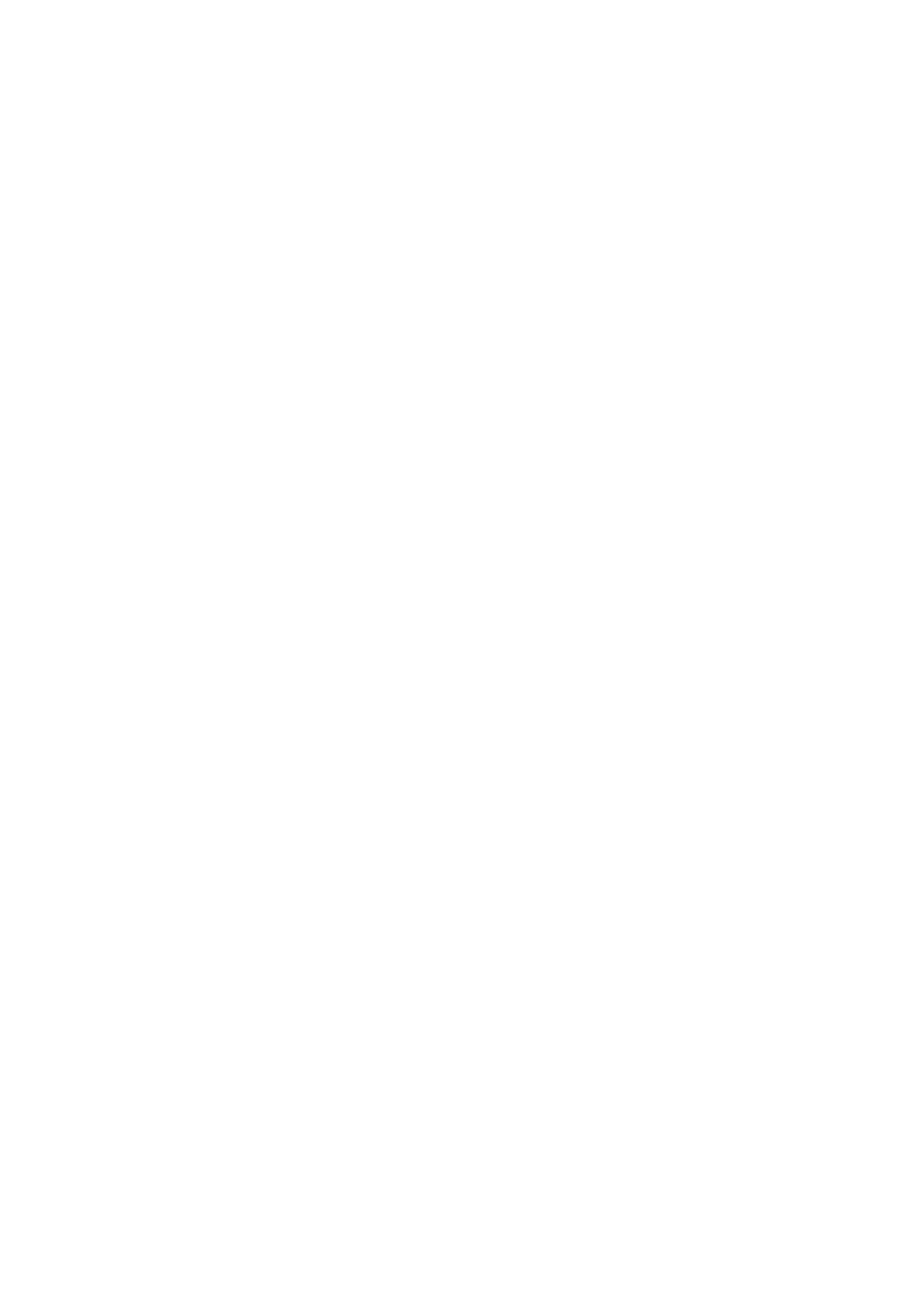### **Assistance conferred by preferential trading agreements — Case study of the Australia–New Zealand CER Trade Agreement**

### **ABSTRACT**

A preferential trade agreement such as the Australia–New Zealand Closer Economic Relations (CER) Trade Agreement affords preferential access to goods produced within the area of preference. The trade preferences expand the protected market available to domestic producers in both countries. Duty free access available to Australian producers in New Zealand can extend New Zealand tariff protection to Australian producers and vice versa. This paper modifies the standard effective assistance framework to quantify the impact of tariff preferences on assistance to industry. Using this new methodology, it shows how preferences have increased the effective assistance to manufacturing industry on both sides of the Tasman. With tariff reductions in Australia and New Zealand, the extent of assistance has declined over time. The greatest advantage remaining accrues to TCF activities.

JEL codes: C82, F13, F14, P52

-

Key words: assistance to industry, effective assistance, preferential trade agreements, free trade agreements

Preferential trade agreements seek to increase trade between partners by providing preferential access to goods originating in the preferential trade area. Such access extends assistance afforded by tariffs otherwise reserved for producers in one country to producers in the other  $1$ 

Depending on market conditions and competition between suppliers in a PTA area, trade preferences may enable exporters within the trade area to price up to the tariff on imports from third countries. This would increase the cost of imported goods to the importing country and provide incentives for producers to change production and investment decisions to benefit from assistance afforded by tariff preferences. The global increase in the number of PTAs, including PTAs entered into by Australia, will result in complex assistance structures and mixed incentives to industry. It will also add to the transfers of incomes between countries as exporters within preferential trade areas seek to take advantage of border protection of countries within a particular area. The complexity and scope for income

 $1$  For example, manufacturers of jumpers are protected by most favoured nation (MFN) tariff rates of 25 per cent in Australia and 19 per cent in New Zealand. Under the CER, Australian producers are protected in their home market by a 25 per cent tariff on third country imports but face competition from duty free New Zealand imports. In the New Zealand market, they compete against local manufacturers and are protected by the New Zealand tariff of 19 per cent. New Zealand producers are also afforded higher protection against third country imports in the Australian market than in the New Zealand market (ie 25 per cent as against 19 per cent).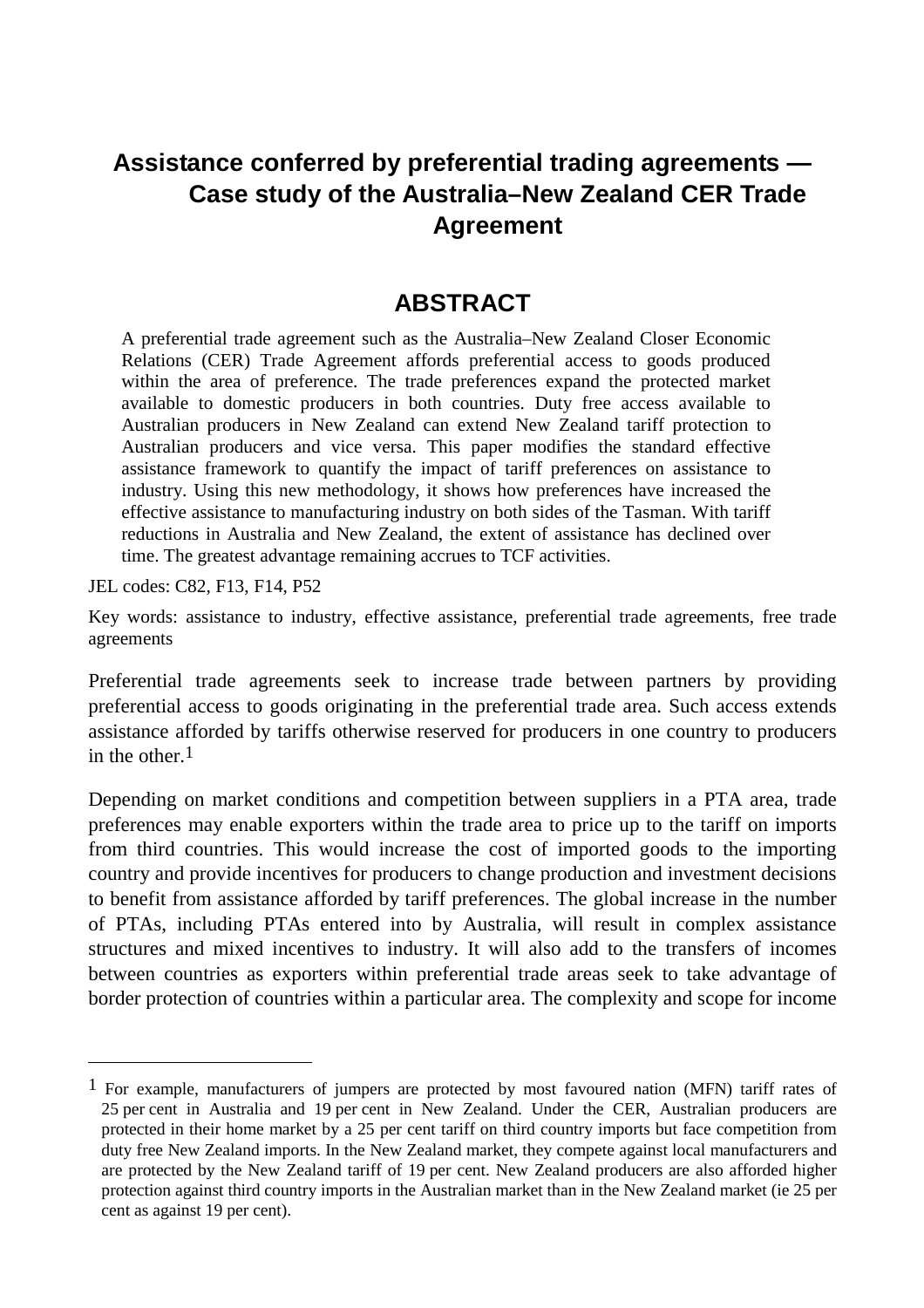transfers will be increased by high and/or disparate tariff structures of participating countries and diverse preferential rules of origin.2

To date, to the authors knowledge, estimates have not been made of the assistance implications of tariff concessions under a PTA. The Productivity Commission has attempted to make a start towards filling this gap by measuring assistance afforded firms by tariff concessions under the Australia and New Zealand Closer Economic Relations (CER) Trade Agreement (PC 2004a, b). These estimates provide some indication of the importance of CER preferences to industry and how they have changed over time. The estimates were used to assist the Commission in its response to the terms of reference for a recent study into rules of origin (RoO) under CER (Campbell 2003).

The first section of this paper provides some background on the current study. The second section outlines the standard framework adopted by the Productivity Commission for assistance measurement and the extension of that framework to estimate the assistance effects of a PTA such as CER. The paper then specifies how the framework was applied to estimate assistance to output, potential assistance to inputs and effective assistance to Australian and New Zealand industry. A decomposition analysis emphasising the tariff differences between partners is also specified. Section 4 reports key results from the study while section 5 sums up the study.

### **1 Background**

-

It is well known that a PTA can have both positive and negative effects on the welfare of a member country. The selective reductions in tariffs can benefit the importing country. Where the formation of a PTA *creates* new trade, consumers and producers can benefit from lower prices. The discriminatory nature of the tariff reductions also *diverts* trade away from cheaper sources outside of the PTA area. The net effect of trade diversion on welfare may be positive or negative. Overall, there is a presumption that preferential arrangements will lower prices to producers and consumers and that members will gain from any new trade especially if the new trade also results in lower unit costs due to economies of scale and productivity improvements or to increased competition.

The preferences afforded firms exporting in the PTA area by tariff concessions, however, serve increase protection available to output and value adding factors of those firms and erode the potential gains from selectively lowering tariffs. If barriers to trade were reduced multilaterally this effect does not occur and economic gains from trade generally result.

This paper builds on the standard framework for measuring effective protection (ie assistance) to industry (Corden 1971 and Balassa *et al.* 1971). This framework has been

<sup>2</sup> Rules of origin (RoO) are the criteria used to define where a product has been made for the purposes of ensuring that only the products of countries which are party to a preferential trade agreement (PTA) obtain the benefits of the agreement.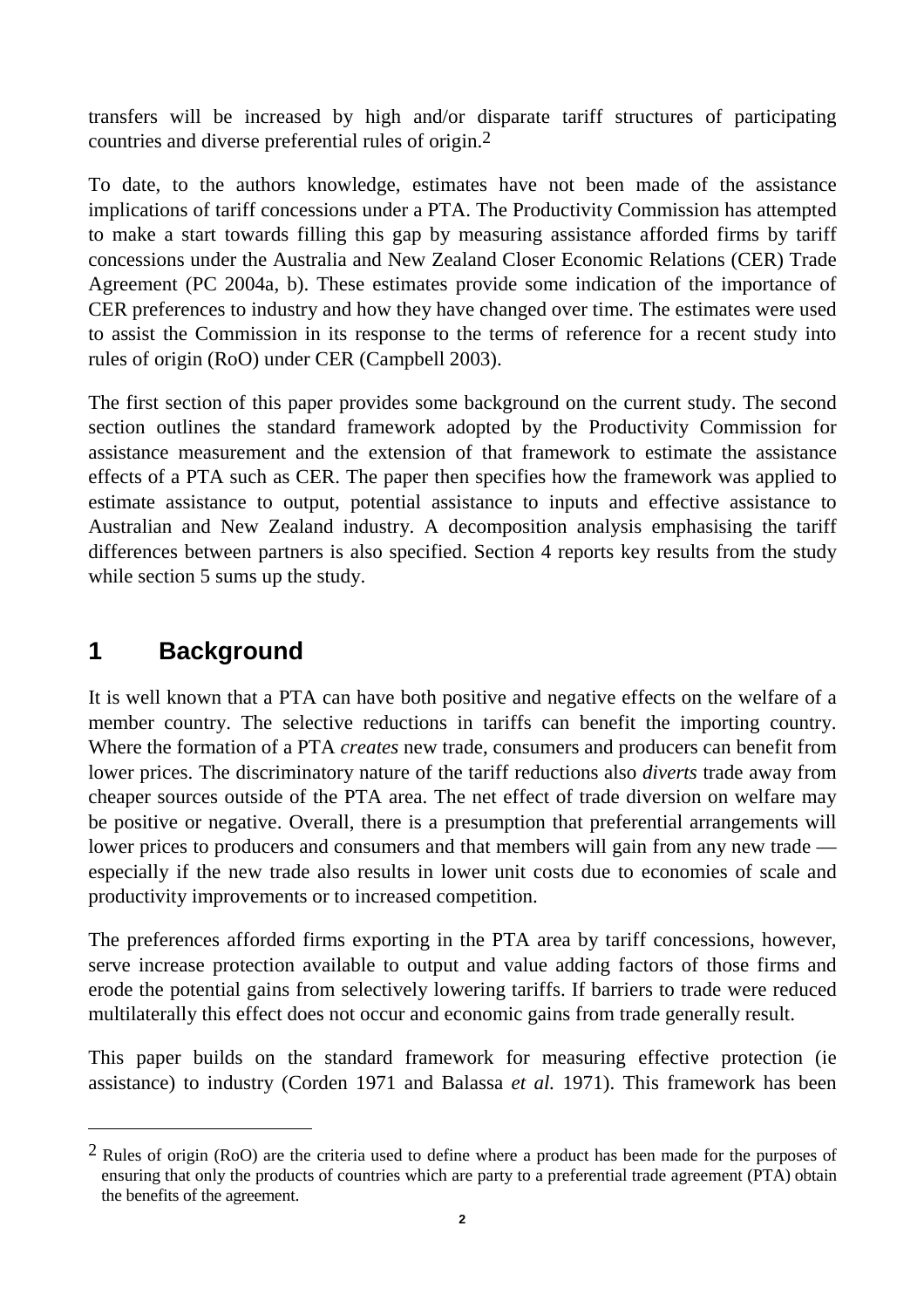applied by the Productivity Commission and its predecessors to measure import tariff assistance and other assistance to Australian industry since the 1970s. The estimates are reported in the Commission's annual *Trade & Assistance Review*, the latest being for the year 2003-04 (PC 2004c). Estimates of assistance have been widely used in Australia to support the evaluation of assistance to individual industries or sectors and development of policy options. Estimates of assistance to New Zealand industry also have been prepared by Syntec (1988), BERL (1990) and Lattimore (2003).

Traditional applications using the standard model, however, consider competition from only one source — firms in the rest of the world. In the standard framework, no distinction is made between exports between partners to a preferential trade agreement or the possibility, mentioned above, that CER concessions and tariffs in the partner may influence the price received for exports within the CER area. Similarly, no distinction is made between imports from CER and non-CER sources and the impact that this may have on local costs. These restrictive features of the model, in its standard form, do not lend it to an analysis of the assistance impact of a trade agreement such as CER. Accordingly, the standard model has been adapted for this study to apply to a situation where domestically produced goods are subject to competition from two import sources — the rest of the world and the other CER economy.

In the modified framework, the tariff protection provided in the CER partner country is recognised and treated as possible additional assistance to the output of an industry.3 The assistance to output exported to the partner country may be higher or lower than that available on sales in the home market, depending on the alignment of tariffs between the partner countries.

Potentially, tariff differences between the CER partners also provide an opportunity for firms to find cheaper sources of supply within the CER preferential trade area. Where the Australian tariff is higher, competition between New Zealand suppliers for Australian market share could drive the price of materials imported from New Zealand to a level consistent with the New Zealand tariff. Similarly, competition between Australian suppliers for the New Zealand market share could drive the price of materials exported to New Zealand to that consistent with the Australian tariff. Depending on tariffs on third-country imports and market conditions in Australia and New Zealand, this factor could raise or lower the cost of imported inputs. In the modified framework, tariff differences between Australia and New Zealand are treated as potentially influencing assistance to inputs.

 $\overline{a}$ 

<sup>3</sup> Trade agreements such as CER can also include non-tariff matters such as investment provisions, provisions relating to the mobility of people and mutual recognition of standards and qualifications. The impact of such provisions is not analysed in this paper.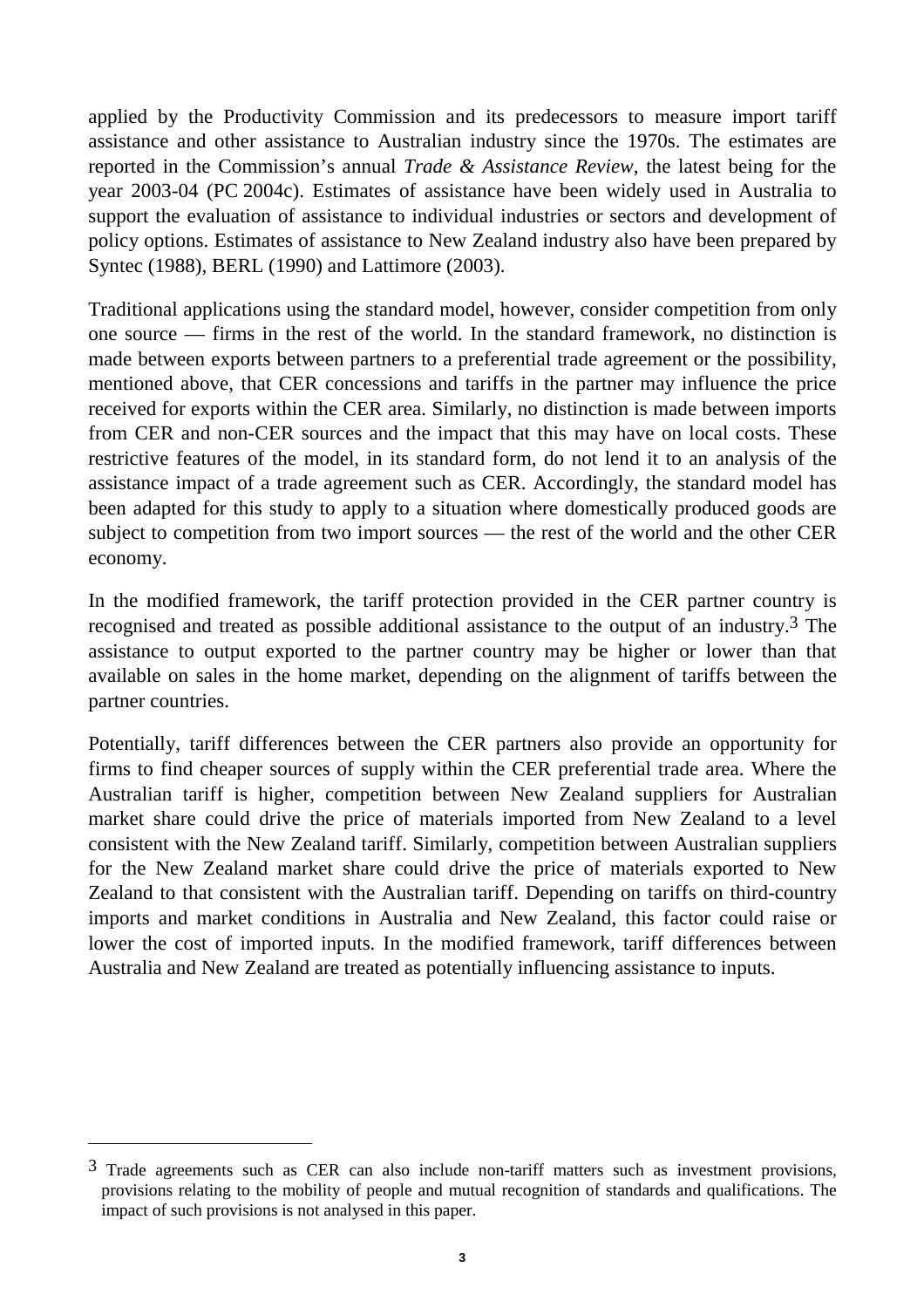#### $\overline{2}$ **2 Framework for assistance measurement**

#### **Standard framework**

As noted, the framework adopted for estimating assistance in Australia is based on the concept of effective assistance. This concept enables the impact of tariffs and other government interventions on the price received for outputs, the cost of inputs and the net effect on returns to value-adding factors to be evaluated within a consistent framework using a series of standard assistance measures. For example, where a producer supplies goods to the domestic market in competition with imported goods, a tariff on those imports assists the local producer by allowing it to increase prices to a level consistent with the tariff. At the same time, the tariff penalises producers that use tariff-assisted goods and consumers. By taking into account both of those effects, effective assistance measures reflect the net assistance to industry value added provided by tariff protection.

The key measures relating to assistance to output, material inputs and value-adding factors are:

- The *gross subsidy equivalent* (GSE) which is an estimate of the change in producers' gross returns from assistance. It is the notional amount of money, or subsidy, necessary to provide an activity with a level of assistance equivalent to the nominal rate of assistance on its output.
- The *tax equivalent on materials* (TEM) which is an estimate of the net change to user industries' input costs due to government assistance altering the prices paid for intermediate inputs. It is the notional amount of money that user industries pay for intermediate inputs to provide the producers of those inputs with a level of assistance equivalent to the nominal rate of assistance on materials.
- The *net subsidy equivalent* (NSE) which is an estimate of the change in returns to an activity's value added due to assistance. It is the notional amount of money, or subsidy, necessary to provide a level of assistance equivalent to the effective rate of assistance. It is equal to the gross subsidy equivalent plus any assistance to inputs or value-adding factors, less the tax equivalent on materials used in the production process.

Because assistance changes the returns to industry, the basic measures of assistance listed above are expressed as subsidy equivalents and denominated in currency units (ie Australian or New Zealand dollars, as appropriate). To avoid problems of comparing measures in different currency units that pertain to different industrial structures in Australia and New Zealand and to aid comparisons of assistance to industry over time and between jurisdictions, the basic measures are re-expressed as the subsidy equivalent per unit of output, input or value added factor, reported as a percentage — that is, as nominal and effective rates of assistance. The current analysis emphasises nominal and effective rate of assistance measures, namely: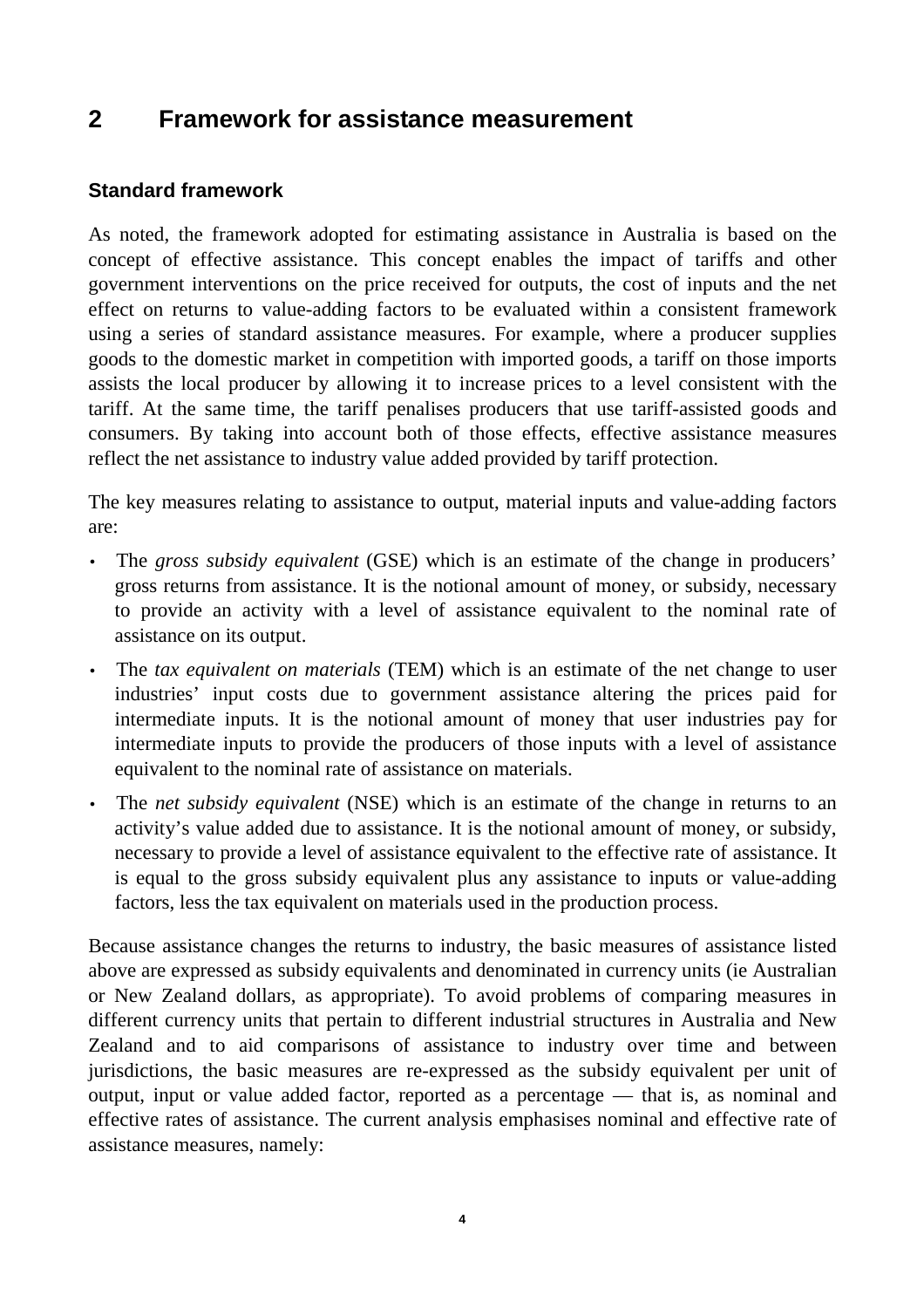- The *nominal rate of assistance on outputs* (*NRO*) which is the percentage change in gross returns per unit of output relative to the (hypothetical) situation of no assistance. The nominal rate measures the extent to which consumers pay higher prices and taxpayers pay subsidies to support local output.
- The *nominal rate of assistance on materials* (ie intermediate inputs) (*NRM*) which is the percentage change in the prices paid for materials used in the production process, as a result of government intervention.
- The *effective rate of assistance* (*ERA*) which is the percentage change in returns per unit of output to an activity's value-adding factors due to the assistance structure. The effective rate measures net assistance, by taking into account the costs and benefits of government intervention on inputs, direct assistance to value-adding factors and output assistance.

The practical application of the concept of effective assistance involves a number of simplifying assumptions. In particular, the assistance measures are derived using static, partial-equilibrium assumptions. These focus attention on the initial impact of interventions on prices, costs and returns. Thus, while the assistance measures indicate transfers associated with interventions, they do not indicate changes in supply and demand or more general equilibrium effects. The major simplifying assumptions underlying the standard effective assistance model are:

- perfect substitution between domestic and foreign goods of the same description;
- the small country assumption, whereby Australia and New Zealand do not influence the world price of either their imports or exports (ie the terms of trade are assumed to be exogenous);
- no substitution between nominally different goods;
- infinite elasticities of export demand and import supply;
- the prices of goods, services, and resources represent their opportunity cost to the community in the absence of assistance;
- the direction of trade in the absence of assistance can be assessed, with import-parity prices forming the benchmark for goods assessed to be import-competing and exportparity prices for export goods;
- production relationships between inputs are unaltered by the assistance structure; and
- constant returns to scale.

While these assumptions underlie assistance measures for an individual country, they essentially assume that the actions of a single country cannot influence 'world prices' or assistance faced by producers in another country. They do not take into account the potential for a preferential trading agreement between two countries, such as the CER, to influence prices and assistance levels in the partner economy. However, as trading agreements such as CER extend border assistance in one partner country to firms in the other partner country, analysis of the impact of the CER on assistance to Australian and New Zealand producers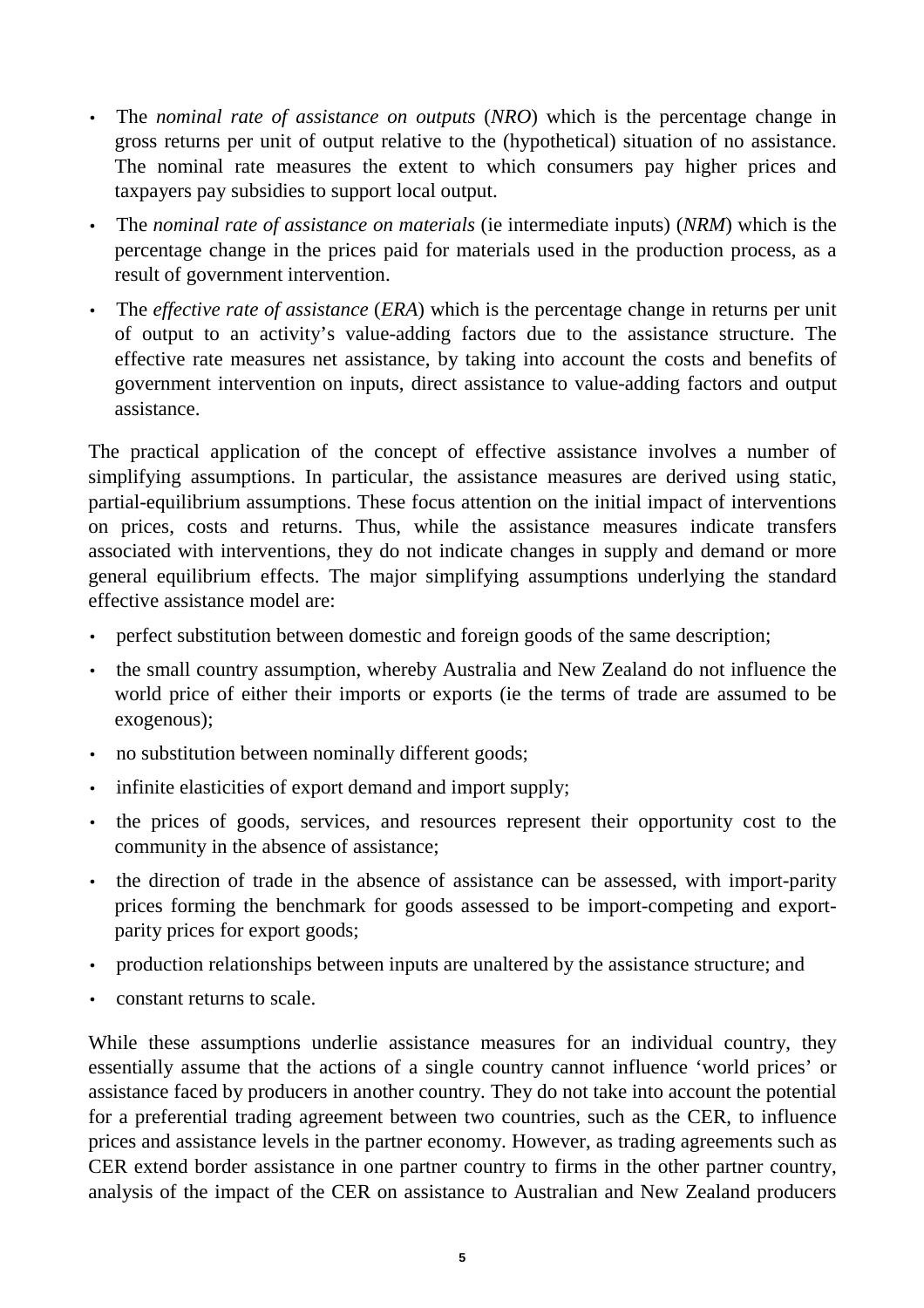can be undertaken. In order to do so, the following additional simplifying assumptions need to be made:

- the preferential supplier takes full advantage of tariff assistance available in the CER partner economy;
- there is only one distortion in the form of simple ad valorem tariffs. The impact of duty drawback schemes and other types of assistance (including budgetary assistance to industry) were not included in the analysis; and
- all imports from the CER partner enter duty free instead of at MFN rates and the CER preferences are the only means of obtaining duty free entry for those imports. In practice, a small number of firms in recent years have forgone tariff preferences by supplying at MFN rates in the CER and some trade across the Tasman enters duty free under duty drawback and related arrangements. There are also imports that enter duty free under other concessional arrangements (eg the Australian *Tradex* scheme).

The first assumption follows from the assumptions underpinning the standard application of the model — particularly the small country assumption. The remaining two assumptions are used because it was impractical to obtain precise data on these variables or relationships for all industries and because available information suggests that the overall impact of these factors is likely to be small. Broad indications of the preference provided to a sector by the CER are therefore unlikely to be sensitive to plausible real world divergences from the recording conventions.

While violations of the general or more specific assumptions need not invalidate the relevance of the assistance estimates presented in this study for policy analysis, they do emphasise the approximate nature of the estimates.

### **Choice of benchmark price**

Measurement of assistance or protection requires a reference price at which products are likely to sell on the domestic market in the absence of the tariff preference arrangements.

For internationally traded goods, the Productivity Commission effective assistance estimation framework uses either import parity (the landed duty free price of the imported equivalent) or export parity (the export value of the exported equivalent) as a benchmark price. The choice between these two depends on whether, if the assistance arrangements were removed, the domestic price would be determined by competing imports or the price achieved for exports. In standard applications of its assistance methodology, the Commission uses import parity pricing for the estimation of assistance to manufacturing and export parity pricing for the estimation of assistance to selected agricultural commodities.

In standard estimates of nominal rates of assistance to Australian industry, the Productivity Commission does not distinguish between imports from New Zealand and imports from the rest of the world. This aligns with the treatment of other preferences. An important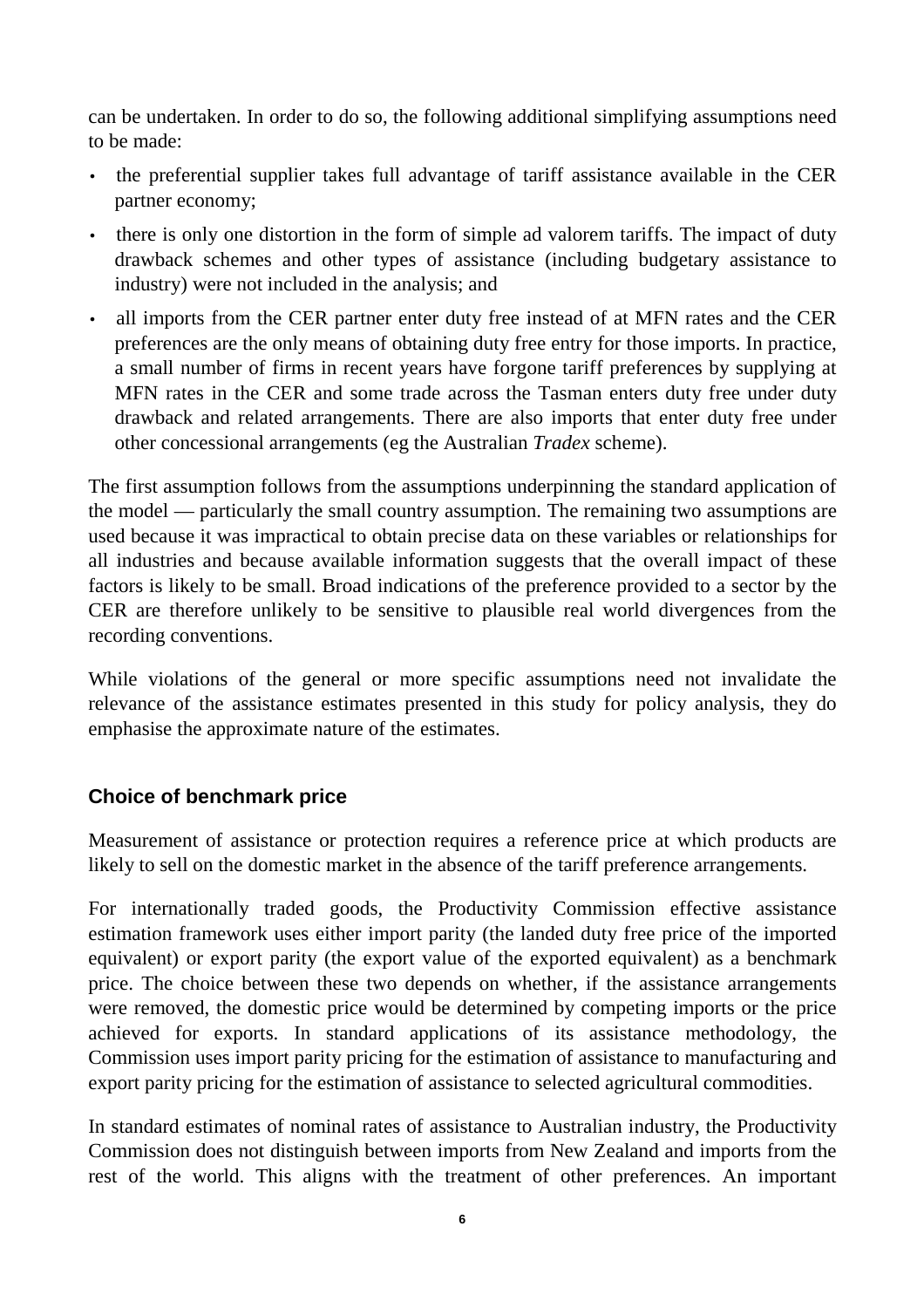$\overline{\phantom{a}}$ implication of this convention is the assumption that New Zealand exporters price up to the applied tariff levels prevailing in Australia. Application of the standard treatment to the estimation of assistance to New Zealand firms similarly involves the assumption that the Australian exporters to New Zealand price up to the applied tariff levels prevailing in New Zealand.

If the CER preferences alter only the source of imports rather than their total level, they will not alter the assistance to producers in the preference-granting country that is implied by the applied tariff rates (usually MFN rates) for that country. In this case, the applied rate would be the appropriate indicator of assistance and the world price — that is the landed duty free price of imports — would be the most appropriate indicator of the benchmark price. Furthermore, the lowering of applied rates would not affect the benchmark price of imports, although, in the presence of tariff preferences, it could affect sourcing between preferential and non-preferential sources (ie it could affect the extent of trade diversion).

The use of import parity as a benchmark price essentially emphasises the opportunity cost of protecting certain domestic production. As such, it does not require the assumption of perfect competition in the world market, simply that the actions of a single country cannot influence world prices.4

# **3 Estimation of the assistance effects of CER**

-

In calculating total assistance to industry in Australia and New Zealand, inclusive of the impact of CER preferences, standard assistance calculations are first applied to that part of output sold in the local market. Assistance to that part of production which enters the trans-Tasman trade is then added to the traditional assistance measures of assistance to outputs, inputs and value-adding factors. This section is concerned with these incremental effects of the CER Trade Agreement on assistance to industry.

The estimates of assistance in Australia and New Zealand were based on industry structures as reported in input-output tables for Australia and New Zealand, foreign trade statistics including estimates of trans-Tasman trade and country tariff schedules (see PC 2004b, appendix B). The input-output methodology was adapted from the standard method used for estimating assistance for Australia (see PC 2002).

<sup>&</sup>lt;sup>4</sup> To obtain an indication of the impact of tariffs on assistance, the MFN tariff rates are deflated to a landed duty free (ldf) basis by multiplying each tariff rate by the ratio of imports evaluated on a vfd basis and imports on a cost, insurance and freight (cif) basis (ie the vfd/cif ratio). The vfd of imports is usually equivalent to the fob value whilst the cif value is taken to be equivalent to the ldf value. The nominal rate of assistance (that is, adjusted for the impact of insurance and freight costs) for product groups has been calculated by deriving a weighted average of nominal rates at the tariff item level, using the value of imports recorded on a cif basis as weights. It should be noted, however that, in principle, the production weights should be used but detailed production data are not available to permit such a weighting.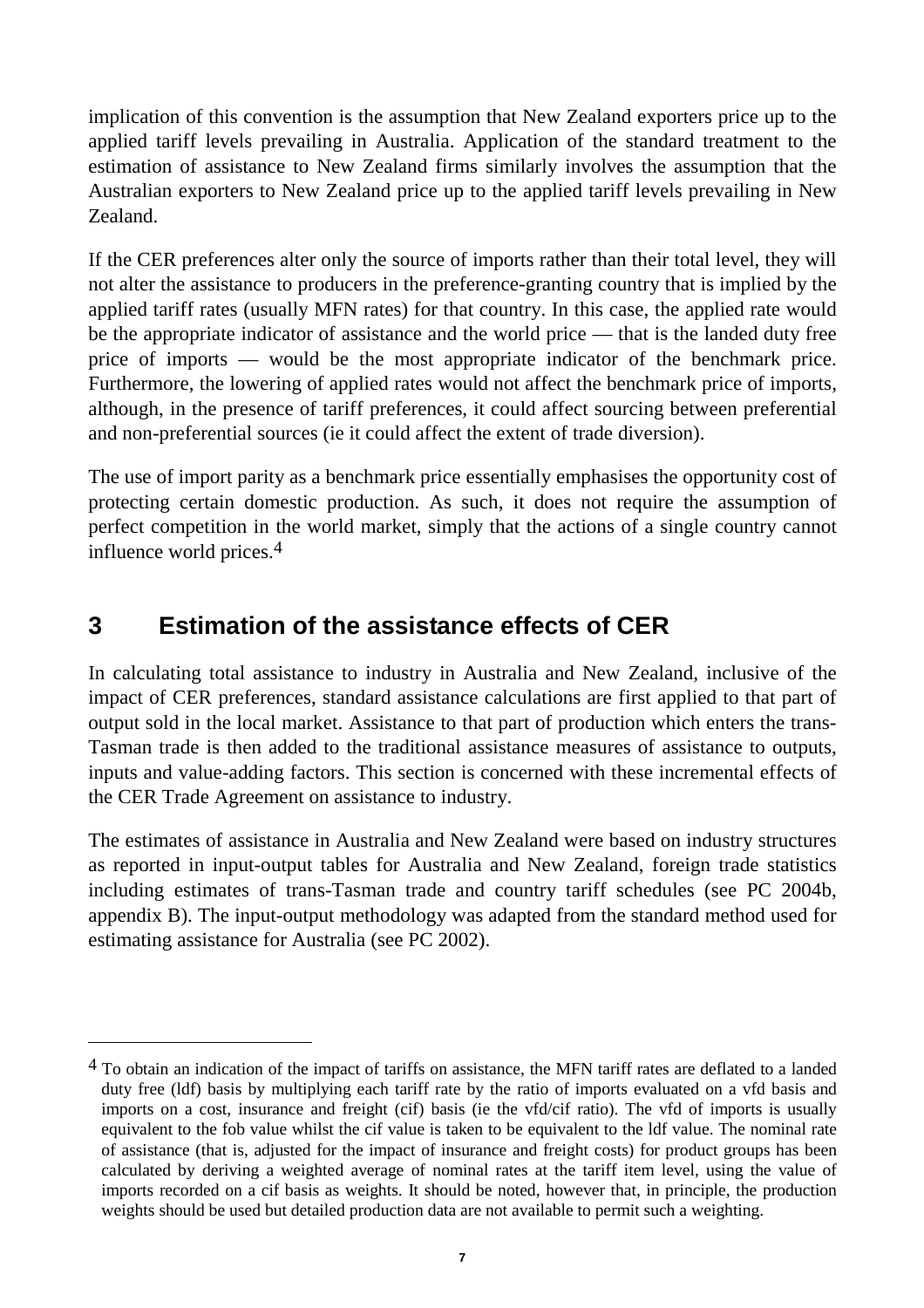#### **Estimating the impact of CER on assistance to outputs**

CER is assumed to have no impact on assistance to output sold on the domestic market. That is, according to the price benchmarking conventions outlined above, output prices are benchmarked either to import or export parity. In conventional assistance calculations, exports to the CER partner economy and other economies would be assumed to occur at international parity prices and hence not be influenced by tariffs on imports.

However, CER concessions remove the duty on most items entering the trans-Tasman trade and afford the prospect that producers in Australia or New Zealand are 'protected' by the import duties of the counterpart country. That is, a wedge is driven between the CER export price and the export price of non-CER trading partners. In this study, therefore, it has been assumed that:

- firms entering the trans-Tasman trade are import-competing firms in the home economy;
- the relevant benchmark price for output exported in the CER region is the import-parity price within the home market; and
- the landed price actually available to the CER exporter in the partner economy is equal to the import parity price plus the margin of preference implied by the MFN tariff rates in the partner economy.

The impact of CER preferences on total assistance to an industry would also depend on the importance of CER sales in total sales of that sector (evaluated at unassisted prices).

In this framework, the total effect of assistance on output exported to the partner economy would be equal to:

- a home-country effect namely, the assistance available on CER exports if sold the home country; and
- a price effect namely, the difference between tariff assistance available locally and the tariff available in the partner economy. In other words, the increase or reduction in assistance relative to the case of supplying to the home market (see box 1).

The home-country effect would always be zero or positive while the price effect could be positive or negative, depending on the relation between tariff rates in the partner economies. The total effect of assistance on output exported to the partner economy is equal to the sum of the home-country and price effects. As the reference price in the partner country is always equal to or greater than the world reference price, the total effect would always be positive.

Typically, the protection effect for import-competing commodities is indicated by the scheduled MFN tariff rate. However, when general tariff concessions reduce the effective tariff (eg in New Zealand, the granting of a tariff preference under its commercial tariff concession order system permanently reduces the applied tariff rate to zero for the product in question), the applied MFN rate can differ from the scheduled MFN rate. For data reasons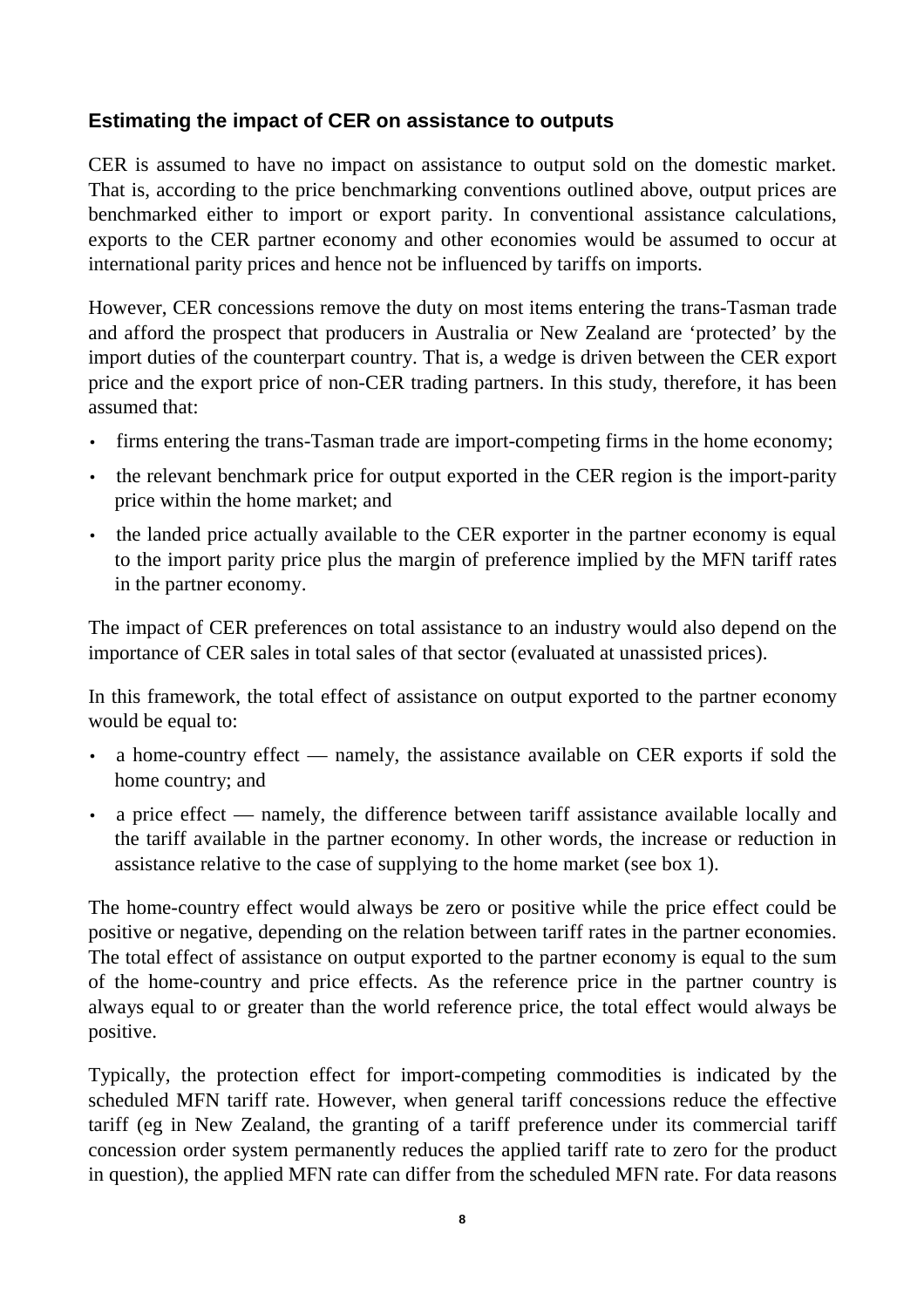and because of the widespread application of concessions in the New Zealand tariff, the applied tariff rate used in assistance calculations is the rate implied by duty collected on non-CER trade. Because the applied tariff in Australia is not subject to permanent reductions arising from the granting of commercial tariff or other concessions, the applied tariff and the MFN rate are assumed to coincide.

Taking into account the possibility that the MFN and applied tariff can differ, the price effect of the assistance structure can be further decomposed to reflect the:

- difference in the assistance structure between the partner and home countries; and
- modification of MFN rates due to permanent changes in the tariff on account of factors including permanent tariff concessions in multilateral trade (box 1).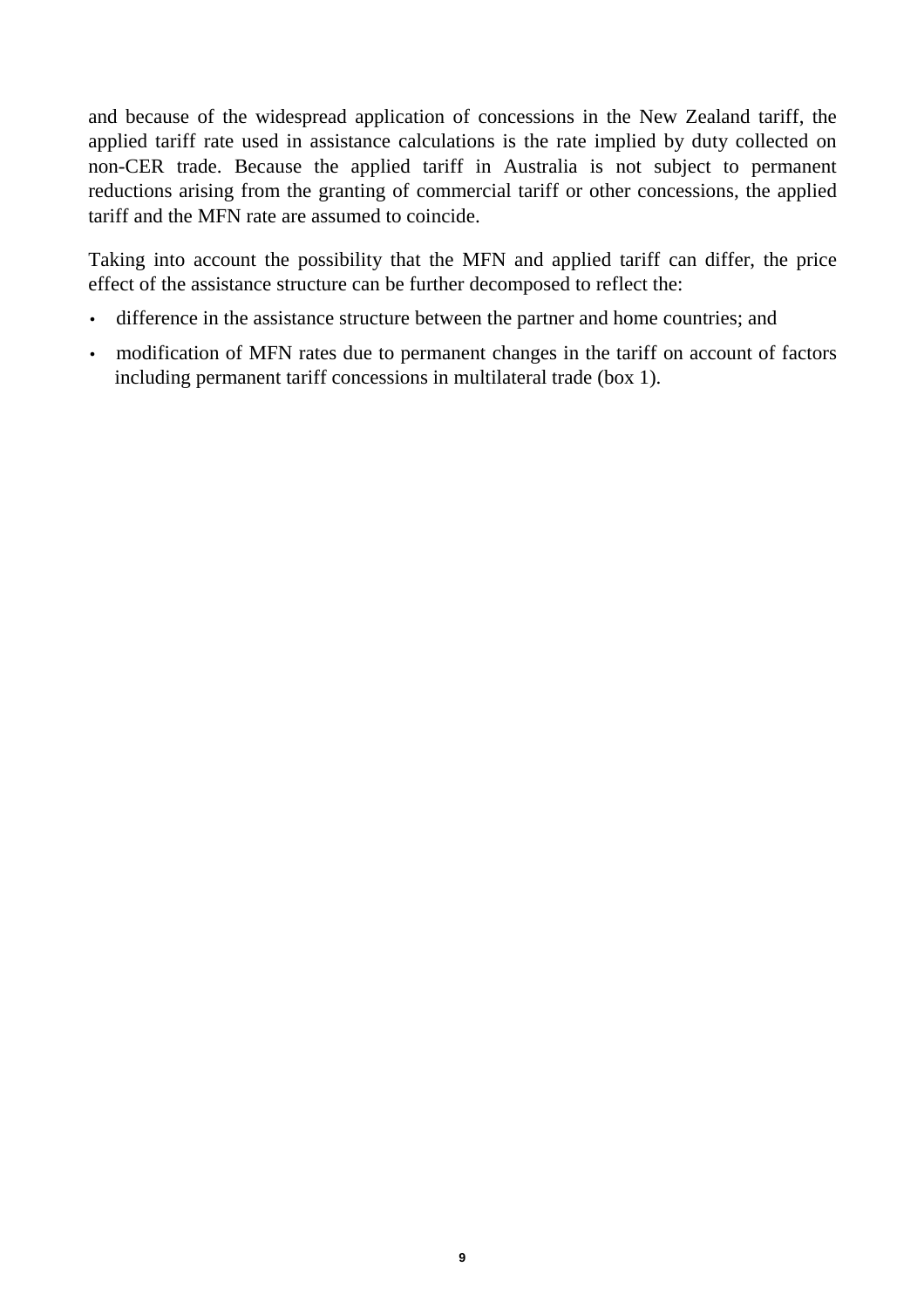#### Box 1 **Estimating the impact of CER on assistance to outputs**

The gross subsidy equivalent accruing to the home economy per unit of output exported to the CER partner (GSE) is defined as the fob price received in the partner economy per unit of output  $(P_p)^5$  less the world reference price  $(P_w)$ , that is:

$$
GSE_{CERX} = P_p - P_w
$$

 $\overline{a}$ 

where the subscript CERX represents a CER exporter — in Australia or New Zealand, as the case may be. When the CER exporter is Australian, the partner economy represented by  $P_P$  is New Zealand, and vice versa. For each dollar of output, evaluated at unassisted prices, the GSE measures the 'nominal rate of assistance on output' (NRO).

To take account of differences in the assistance regimes between CER partners, the basic equation can be decomposed by adding and subtracting the ldp benchmark price per unit of output in the *domestic economy*  $(P_D)$ :

$$
GSE_{CERX} = (P_D - P_W) + (P_P - P_D)
$$

The first bracketed expression refers to the assistance producers could expect if they sold locally, while the second indicates price effects arising from differences in the assistance structures of the respective partner economies.

Finally, to take into account differences between the MFN and applied rates in the exporting country (ie the country of production), the expression for the subsidy equivalent of protection can be further decomposed by adding and subtracting the applied price impact of the domestic economy  $(P_{D\ MFN})$ , so that:

$$
GSE_{CERX} = (P_D - P_W) + (P_P - P_{D,MFN}) + (P_{D,MFN} - P_D)
$$

The second bracketed expression indicates the difference between the applied rate in the partner country and the MFN rate in the home economy, while the third indicates the difference between the MFN and applied rates in the country of origin (ie the assistance regime normally applicable to production by import-competing firms). Note that the protection effect  $(P_P)$  in the partner economy is the MFN rate. In this framework, when Australia is the CER country, the third expression is assumed to be zero because the applied and MFN rates are treated as equal for Australia, the originating country. When New Zealand is the CER country of origin, the third expression is non-zero due to the difference between the MFN and applied rates in New Zealand.

<sup>&</sup>lt;sup>5</sup> It is assumed that the CER exporter takes full advantage of the tariff in the partner country. Under this assumption, the fob export price is equivalent to the dutiable value — ie the vfd price — from the point of view of the CER importer. The subsidy equivalent of assistance is treated as being appropriated by the manufacturer (or other goods producer) in line with the practice followed in standard assistance calculations. The impact of trans-Tasman transport costs is considered under input assistance.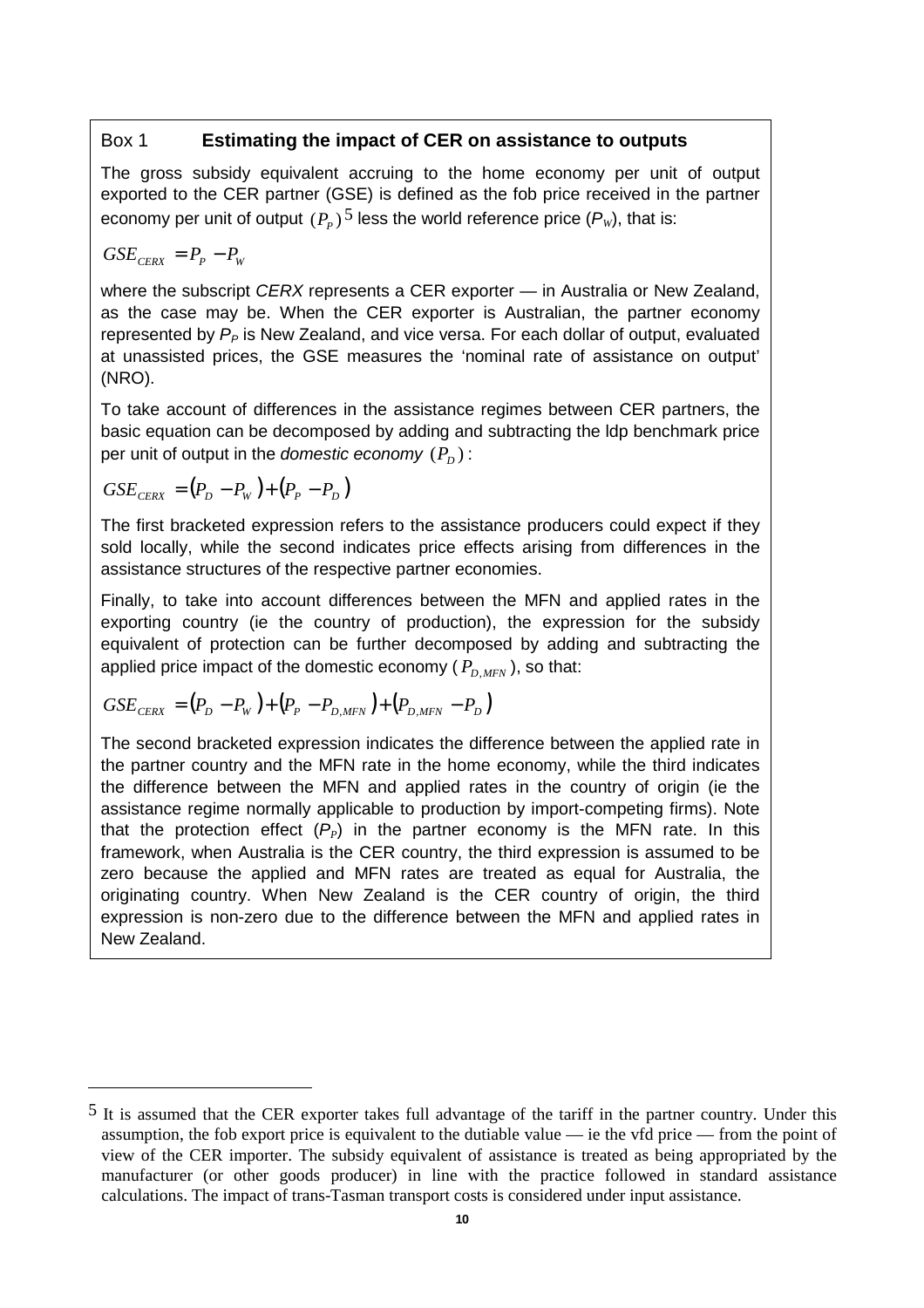#### **Estimating the potential impact of CER on assistance to inputs**

In conventional assistance calculations, inputs are valued at cost and assistance to materials from local or offshore sources is generally evaluated on the basis of the tariff rates for the relevant materials. Thus, material imports from the CER partner would be treated as if the exporter priced up to the landed duty paid price of competing imports from outside the CER. This treatment is the other side or 'dual' of the treatment of assistance to output. Under this treatment, CER concessions would not affect input costs (and it would be assumed that any tariff revenue forgone would be appropriated by the CER exporter or absorbed into additional transport and distribution costs).

The tariff concession available on CER imports, however, raises the possibility that costminimising producers can 'shop around' and purchase material inputs at prices determined by assistance and cost conditions in the exporting economy, plus transport costs.6 For example, producers in Australia may purchase material inputs from New Zealand suppliers at the import parity (ie the landed duty paid) price in New Zealand. In this case, the seller does *not* take advantage of the protection afforded by the Australian tariff when selling into the Australian market.

In the calculation of assistance for that part of material inputs imported from the CER partner, the standard calculation of assistance on inputs can be modified to show the potential price effects of the assistance structure in the originating economy compared with the using economy. As with assistance to output, this modification can be decomposed to show:

- the difference between the assistance structure in the partner and home countries;
- the impact of trans-Tasman transport costs on assistance; and

-

• the modification of MFN rates due to permanent changes in the tariff in the originating country, on account of factors including permanent tariff concessions in multilateral trade (box 2).

<sup>6</sup> Estimated as the ratio of transport costs to the value of imports measured on a vfd basis. That is  $\overline{1}$ Ì  $\left(\frac{cif - vfd}{vfd}$  100). Across all manufacturing industries, trans-Tasman transport costs average around 5 per cent l of the vfd (ie fob) of imports, although there is considerable variability around that figure for particular products and industries. The ratios for 2000-01 are broadly representative of the average for the period under consideration.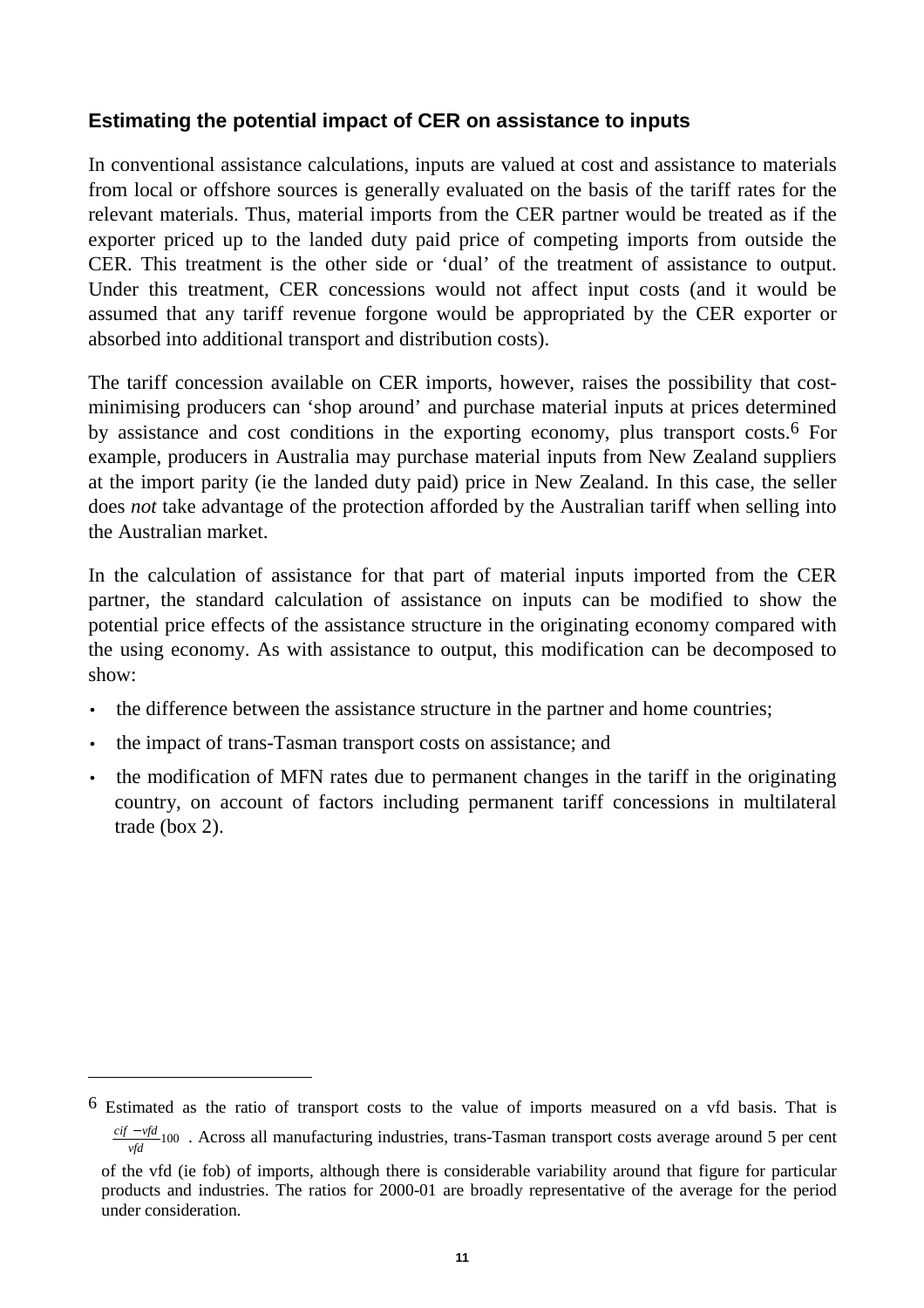#### Box 2 **Estimating the impact of CER on assistance to inputs**

The tax equivalent of assistance on materials entering the trans-Tasman trade (TEM) incurred by the importing partner is defined as:

$$
TEM_{CERN} = PM_D - PM_W
$$

where the subscript *CERM* represents the CER importer.  $PM<sub>D</sub>$  is the assisted domestic price of materials per unit of input implied by the general tariff level and  $PM_w$  is the border price of those inputs. For each dollar of inputs, evaluated at unassisted prices, the TEM measures the 'nominal rate of assistance on inputs' (NRM). To illustrate the potential impact of CER on material input costs, a decomposition analysis akin to that applied for assistance to outputs (box 3.1) can be undertaken.

By adding and subtracting the material price implied by the partner's assistance regime (adjusted for product-specific trans-Tasman transport costs, indicated by the hat sign) (ie  $\hat{P}M$ <sub>p</sub>) and rearranging, the standard equation cited above can be expanded in the following way:

$$
TEM_{CERM} = (\hat{P}M_P - PM_W) + (PM_D - \hat{P}M_P)
$$

The first bracketed expression indicates the tax on imported materials implied by the CER partner's assistance structure, while the second expression indicates the CER price effect arising from different assistance structures applied in the respective partner countries. For example, the price of Australian imports of produce originating in New Zealand would be influenced first by protection afforded to the production of the produce in New Zealand and, additionally, by the difference between the Australian and New Zealand protection regimes.

Finally, the impact of differences in the MFN and applied rates in the originating country can be illustrated by decomposing the TEM equation further by adding and subtracting the price implied by MFN rates in the country of origin ( $\hat{P}M_{P,MFN}$ ):

$$
TEM_{CERM} = (\hat{P}M_P - PM_W) + (PM_D - \hat{P}M_{P,MFN}) + (\hat{P}M_{P,MFN} - \hat{P}M_P)
$$

The second bracketed expression now indicates the difference in the tariff structures between the two countries, while the third bracketed expression illustrates the implied price-lowering impact of permanent tariff concessions in the country of origin (ie the assistance regime normally applicable to production in the originating country). Where Australia is the CER economy being examined, both bracketed expressions are nonzero (ie New Zealand permanent applied and MFN rates are allowed to differ). However, where New Zealand is the CER economy being examined, the first of the two bracketed expressions, but not the third, is assumed to be non-zero. That is, the MFN rate of Australia, the partner country to New Zealand, is assumed to be equal to the applied rate for all products.

(continued next page)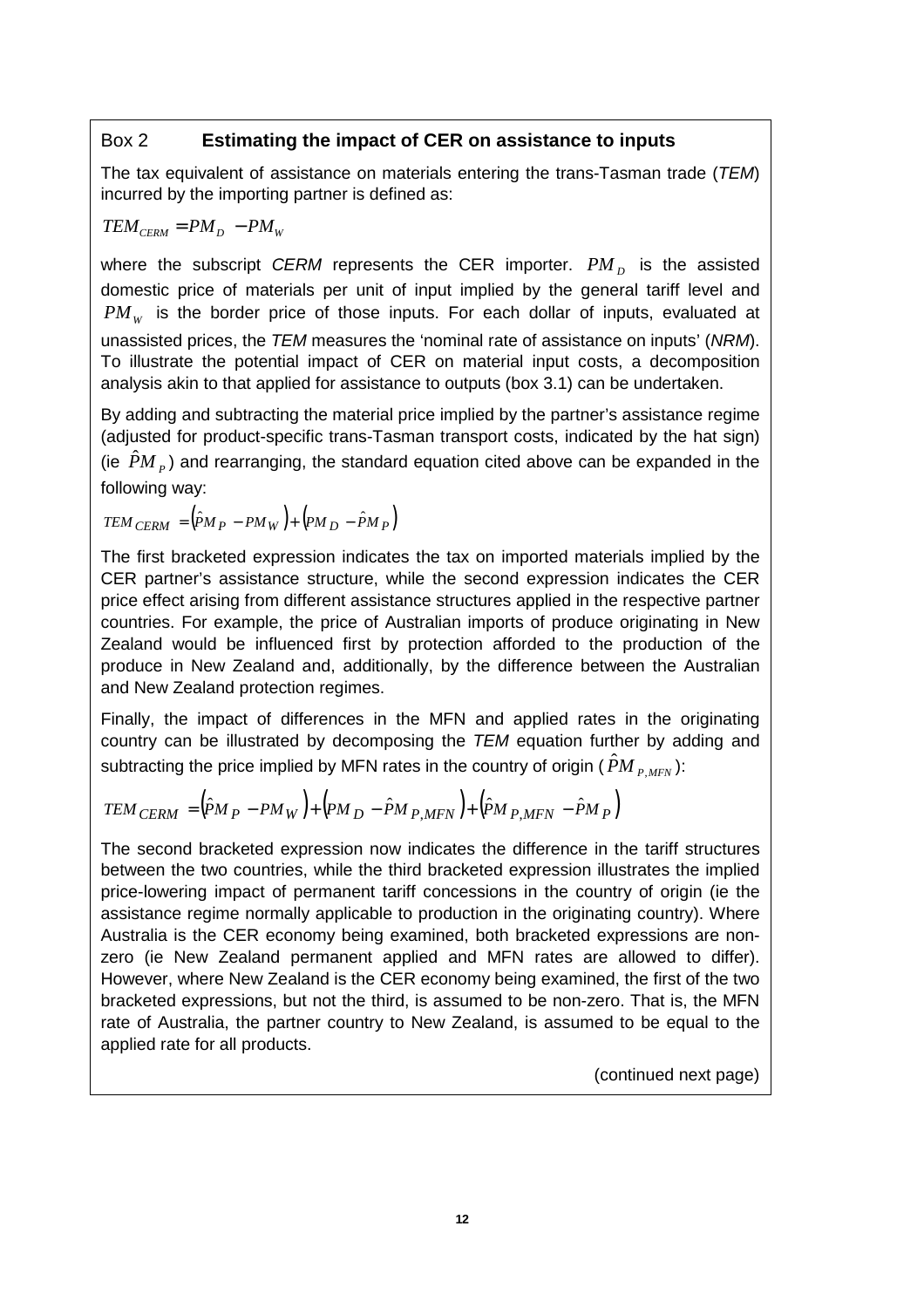#### Box 2 **(continued)**

In addition, the prices for the partner country are adjusted for the cost of trans-Tasman freight. The impact of these costs on the difference in tariff structures (second bracketed expression, above) can be illustrated by adding and subtracting the assistance equivalent of transport costs ( *TM P* ):

$$
TEM_{CERM} = (\hat{P}M_P - PM_W) + (PM_D - \hat{P}M_{P,MFN} - TM_P) + TM_P
$$
  
+ (\hat{P}M\_{P,MFN} - \hat{P}M\_P)

given,

$$
PM_{P,MFN} = \hat{P}M_{P,MFN} - TM_P
$$

that is,

$$
TEM_{CERM} = (\hat{P}M_P - PM_W) + (PM_D - PM_{P,MFN}) + TM_P
$$
  
+  $(\hat{P}M_{P,MFN} - \hat{P}M_P)$ 

This expanded version of the model shows the potential impact of CER due to differences in the tariff schedules of the CER partners in the second bracketed expression and the impact of trans-Tasman transport costs on the cost of materials imported from the CER partner.

In this framework, the potential impact of CER assistance and concessions on total assistance to materials would also depend on the importance of CER imports as a source of materials (evaluated at unassisted prices) used by CER producers. It should be emphasised, however, that the decomposition analysis illustrates *only* the *potential* impact of CER on assistance to materials. Because the modifications and additional analysis do not alter the underlying assumption that goods are sold at import parity prices plus the effect of any duty in the market where the good is used, the summary aggregates are not affected.

By contrast, the application of this assumption in the calculation of assistance to output suggests that CER concessions afford additional assistance to firms exporting to the CER partner.

#### **Estimating the impact of CER on effective assistance to industry**

To the extent that the CER influences assistance afforded to industry output and the cost of inputs, it will also influence the incentives to commit resources to productive activities. The impact of the overall assistance structure on those incentives is summarised by measures of effective assistance to industry. This section draws on the decomposition analysis presented above to outline the potential impacts of CER concessions on effective assistance.

The effective assistance, or the net subsidy equivalent (NSE) of assistance, is derived by deducting assistance to inputs (TEM) from assistance to outputs (the GSE). For each dollar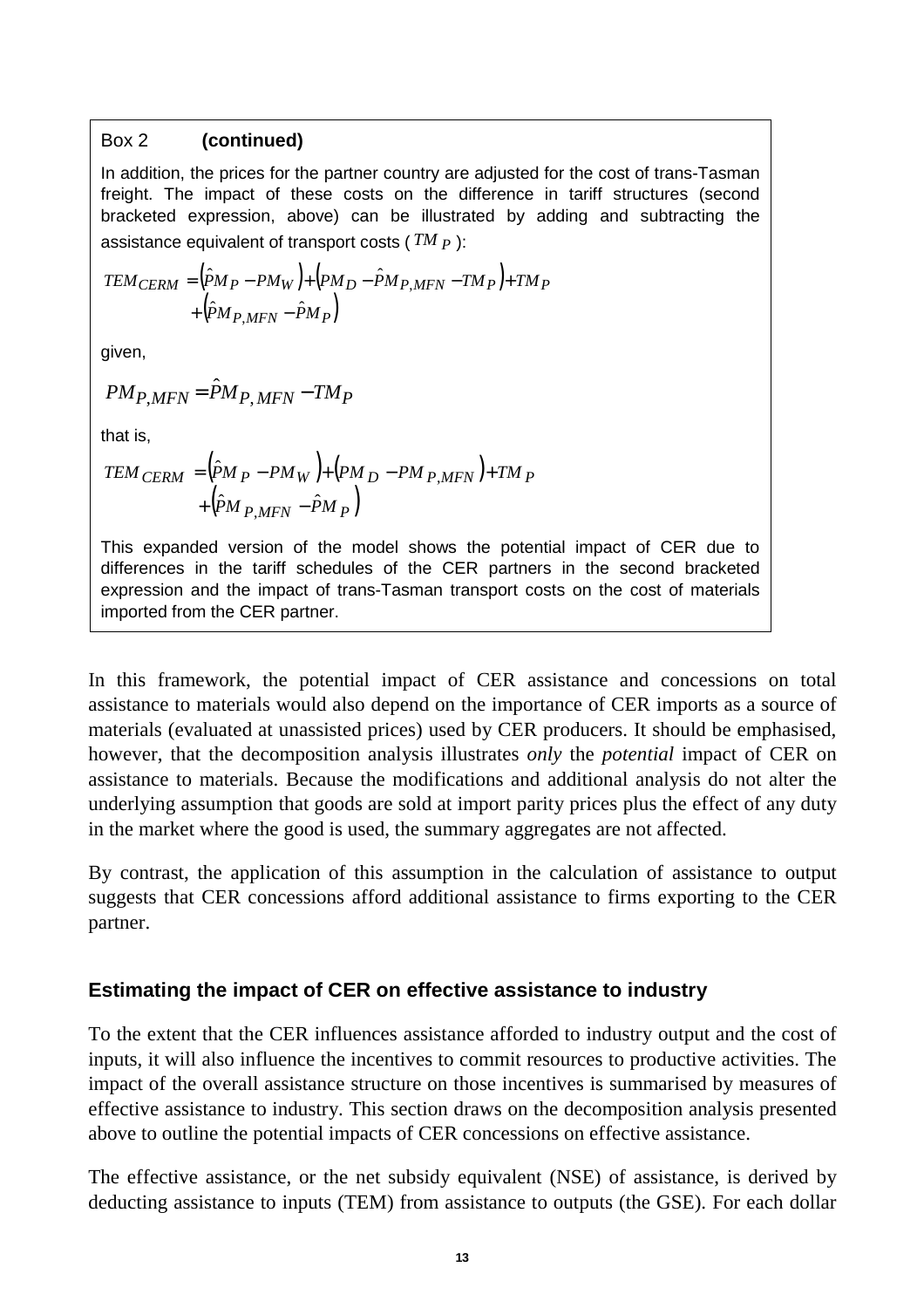of value added output, evaluated at unassisted prices, the NSE measures the 'effective rate of assistance' (ERA) defined above.

In summary, the above analysis indicates that the CER influences outputs and inputs in a number of ways depending on:

- the underlying assistance to outputs and inputs in the CER countries where the goods are produced;
- the difference in the assistance structure of the partner countries; and
- modifications to the assistance structure due to permanent changes in the applied tariff arising from tariff concessions in multilateral trade (box 3).

As with assistance to outputs and inputs, the impact of CER concessions on effective assistance levels in Australia and New Zealand depends on the level of tariffs in the respective countries and the relative importance of trans-Tasman trade as a source of demand for output and material inputs. In addition, effective assistance is influenced by differences in tariff levels on outputs and inputs traded across the Tasman.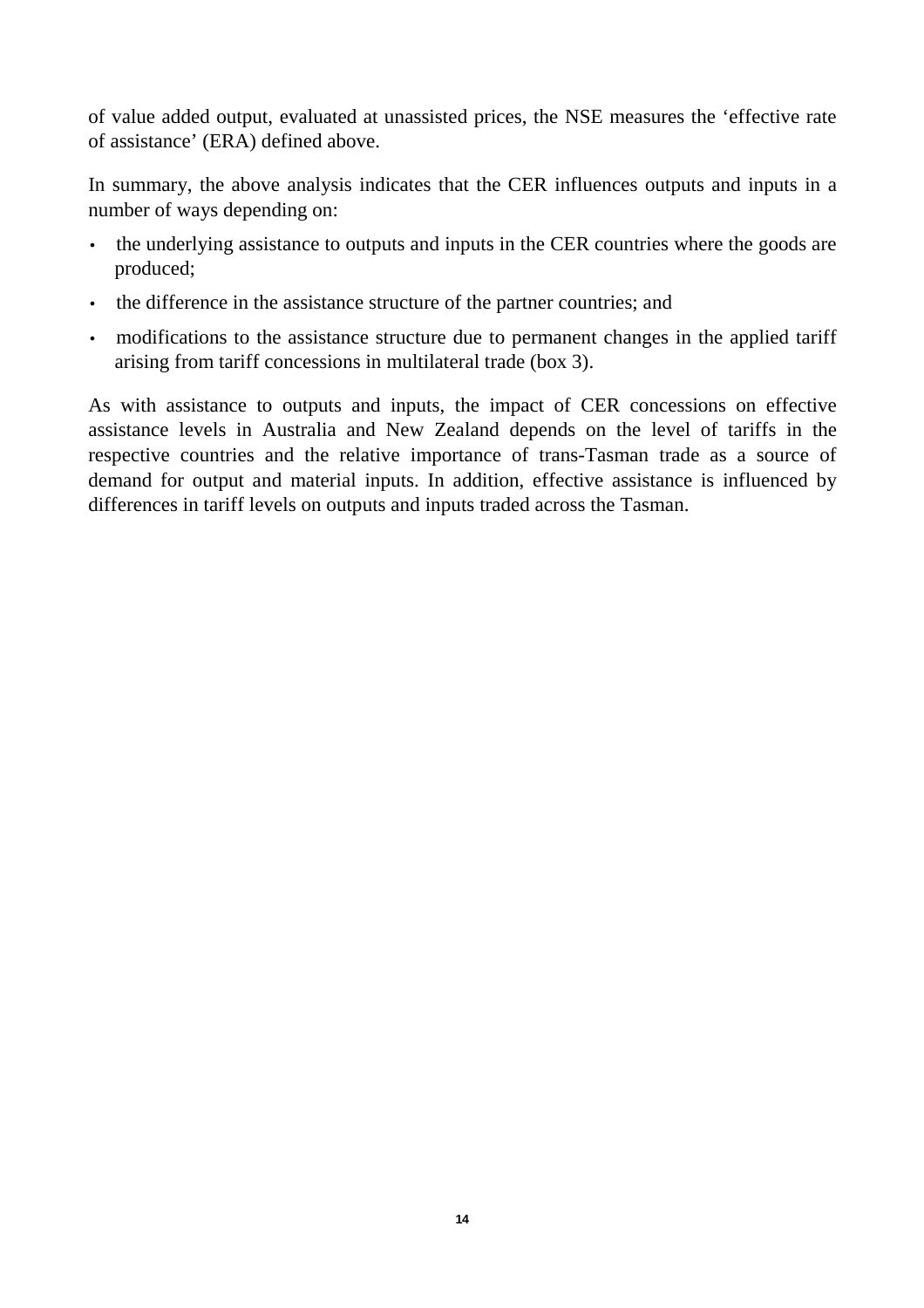#### Box 3 **Estimating the impact of CER on effective assistance to industry**

The impact of CER concessions on effective assistance to manufacturing industry can be defined as:

 $NSE_{CFR} = GSE_{CFRX} - TEM_{CFRM}$ 

From boxes 3.1 and 3.2, the NSE can be decomposed in the following way:

$$
NSE_{CER} = (P_D - P_W) - (\hat{P}M_P - \hat{P}M_W) + (P_P - P_{D,MFN}) - (PM_D - \hat{P}M_{P,MFN}) + (P_{D,MFN} - P_D) - (\hat{P}M_{P,MFN} - \hat{P}M_P)
$$

The first line represents the underlying assistance to output of final goods and material inputs evaluated in the country where the good is produced. From Australia's point of view, the left hand expression of the first line refers to assistance to goods produced in Australia for export to New Zealand. The right hand expression refers to assistance to materials produced in New Zealand and used by Australian firms (now evaluated according to the assistance structure prevailing in New Zealand). That is,

$$
(P_A - P_W) - (\hat{P}M_{NZ} - \hat{P}M_W)
$$

where the subscripts A and NZ represent Australia and New Zealand, respectively.

The second line is concerned with the difference between the assistance structures of the partner countries. Noting that this effect compares the applied rates in the economy of production with the scheduled MFN rates in the CER partner, the contribution of differences in the assistance structures from Australia's point of view would be:

$$
(P_{\scriptscriptstyle{NZ}} - P_{\scriptscriptstyle{A,MFN}}) - (PM_{\scriptscriptstyle{A}} - \hat{P}M_{\scriptscriptstyle{NZ,MFN}})
$$

The third line represents modifications to the assistance structure due to permanent changes in the applied tariff arising from tariff concessions in multilateral trade in the country where the production of the good takes place. From Australia's point of view:

$$
\left(P_{_{A,MFN}}-P_{_{A}}\right)-\left(\hat{P}M_{_{NZ,MFN}}-\hat{P}M_{_{NZ}}\right)
$$

As mentioned, because the MFN rate in Australia is treated as the measure of the applied rate, the left hand term is equal to zero by definition.

Similarly, the impact of CER tariff concessions on effective assistance for New Zealand would be:

$$
NSE_{NZ} = (P_{NZ} - P_W) - (\hat{P}M_A - \hat{P}M_W) + (P_A - P_{NZ,MFN}) - (PM_{NZ} - \hat{P}M_{A,MFN}) + (P_{NZ,MFN} - P_{NZ}) - (\hat{P}M_{A,MFN} - \hat{P}M_A)
$$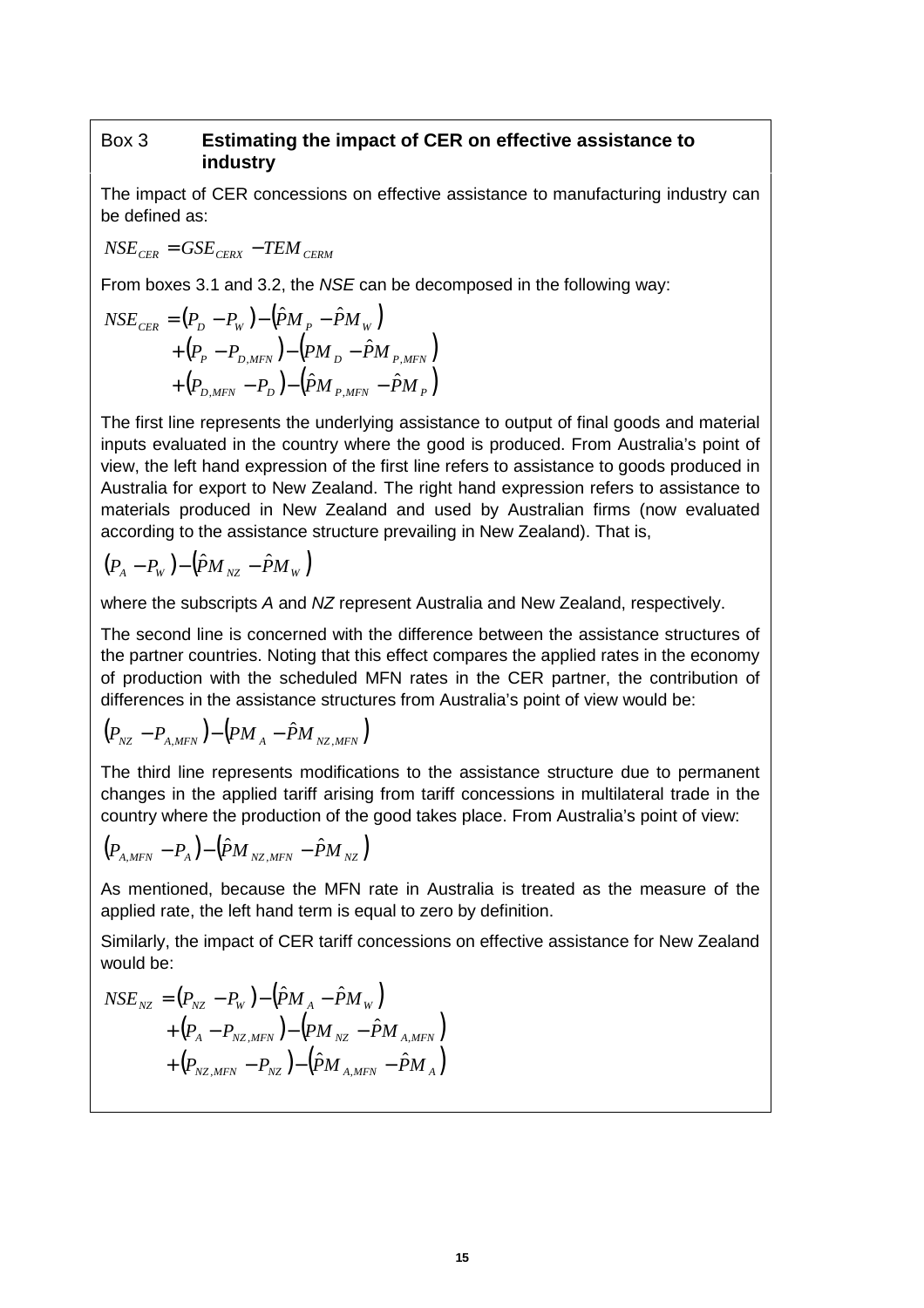#### $\blacktriangle$ **4 Results**

-

This section first presents estimates of assistance afforded to Australian and New Zealand manufacturing industry, using standard methods for the years 1989-90 to 2001-02. New estimates of the impact of CER concessions on tariff assistance to manufacturing are then presented for the year 2001-02. A decomposition analysis applying the methods outlined above is then used to examine differences in the tariff structure in Australia and New Zealand and the significance of transport costs in trans-Tasman trade.

#### **Standard estimates of assistance to manufacturing**

The standard estimates of effective rate of assistance in Australia and New Zealand are provided in figure 1 for the years 1989-90 to 2001-02. Both series were compiled according to standard methods for assistance measurement in which assistance is measured for individual countries and abstract from the assistance effects of preferential trading agreements.7 They provide a suitable basis for a comparative analysis of the assistance structures in Australia and New Zealand and for assessing the impact of CER on assistance levels.

The estimates indicate that in general, assistance to Australian manufacturing industry is higher than protection to New Zealand industry. The estimates also indicate that protection to Australian industry declined significantly during the 1990s and is now only just above the New Zealand level at the sectoral level. With tariff reductions in both countries, tariff protection is a declining influence on the allocation of productive resources — in favour of protected activities in Australia and New Zealand at the expense of more internationally competitive activities — compared with the situation at the inception of the CER in 1983.

The manufacturing group averages, however, hide significant variation in effective assistance between industries in each CER country.

- For example, in Australia, the TCF and Motor vehicles and parts sectors are the largest recipients of government assistance, as they were ten years ago. The effective rate of assistance to TCF was nearly 86 per cent in 1989-90 and declined to 26 per cent in 2001- 02. The effective rate to the Motor vehicles and parts sector declined from 55 per cent in 1989-90 to 11 per cent in 2001-02.
- In New Zealand, the effective rate of tariff assistance was highest for the Motor vehicles and parts and TCF sectors in 1989-90. The effective assistance for Motor vehicles and parts sectors had declined by 1998 and this sector currently receives little tariff assistance. However, the TCF sector is the main recipient of tariff assistance and the effective rate for this sector was estimated at around 7 per cent in 2001-02.

<sup>7</sup> The estimates for Australia are drawn from the Productivity Commission's annual *Trade and Assistance Review* (see PC 2003). New estimates of tariff assistance to New Zealand producers, also for the years 1989-90 to 2001-02 were calculated as part of this study.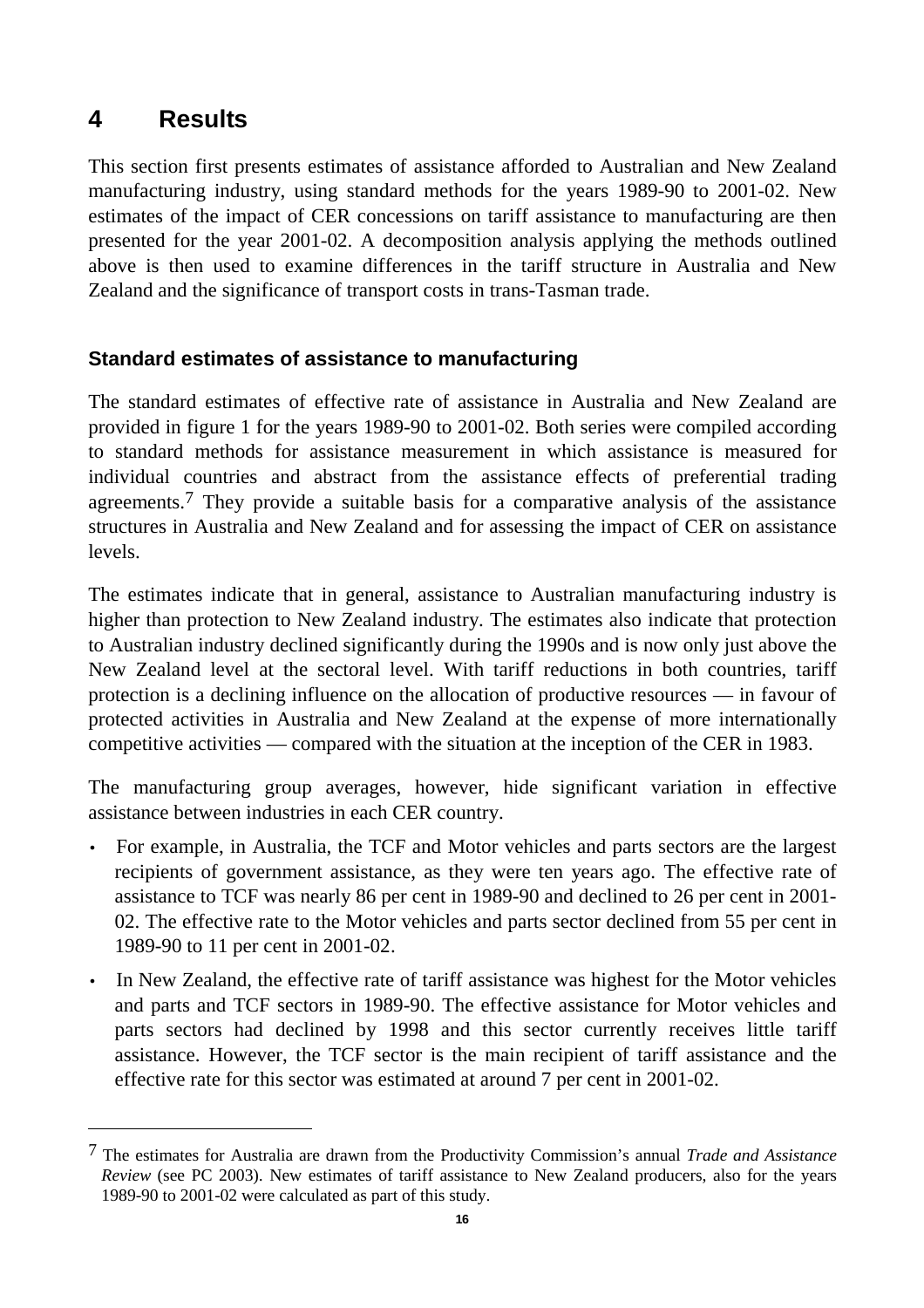

**a** Estimates of the average effective rate of assistance for Australian manufacturing industry were based on the Trade & Assistance Review.

Source: Productivity Commission (2004b).

#### **Impact of CER on tariff assistance to industry**

#### Impact on assistance to output

Over the period since 1989-90 and reflecting generally higher tariffs on outputs in Australia compared to the New Zealand average, output assistance provided by the Australian tariff to New Zealand exporters was higher than output assistance provided by the New Zealand tariff to Australian exporters. By 2001-02, the *average* level of output assistance to Australian industry was raised by 0.04 percentage points above that available from sales to the Australian market (table 1). Average output assistance to New Zealand exporters was raised by 0.4 percentage points above that available in the New Zealand market. The greatest advantage was afforded to clothing and footwear producers in New Zealand, with additional assistance of around 2 percentage points.

The decomposition analysis (see table 2 at end of text) further indicates that:

when the New Zealand scheduled tariff structure is compared with the Australian tariff structure on a MFN basis, it is evident that there is a significant incidence where the New Zealand scheduled MFN rate was higher than the comparable rate for Australia. This is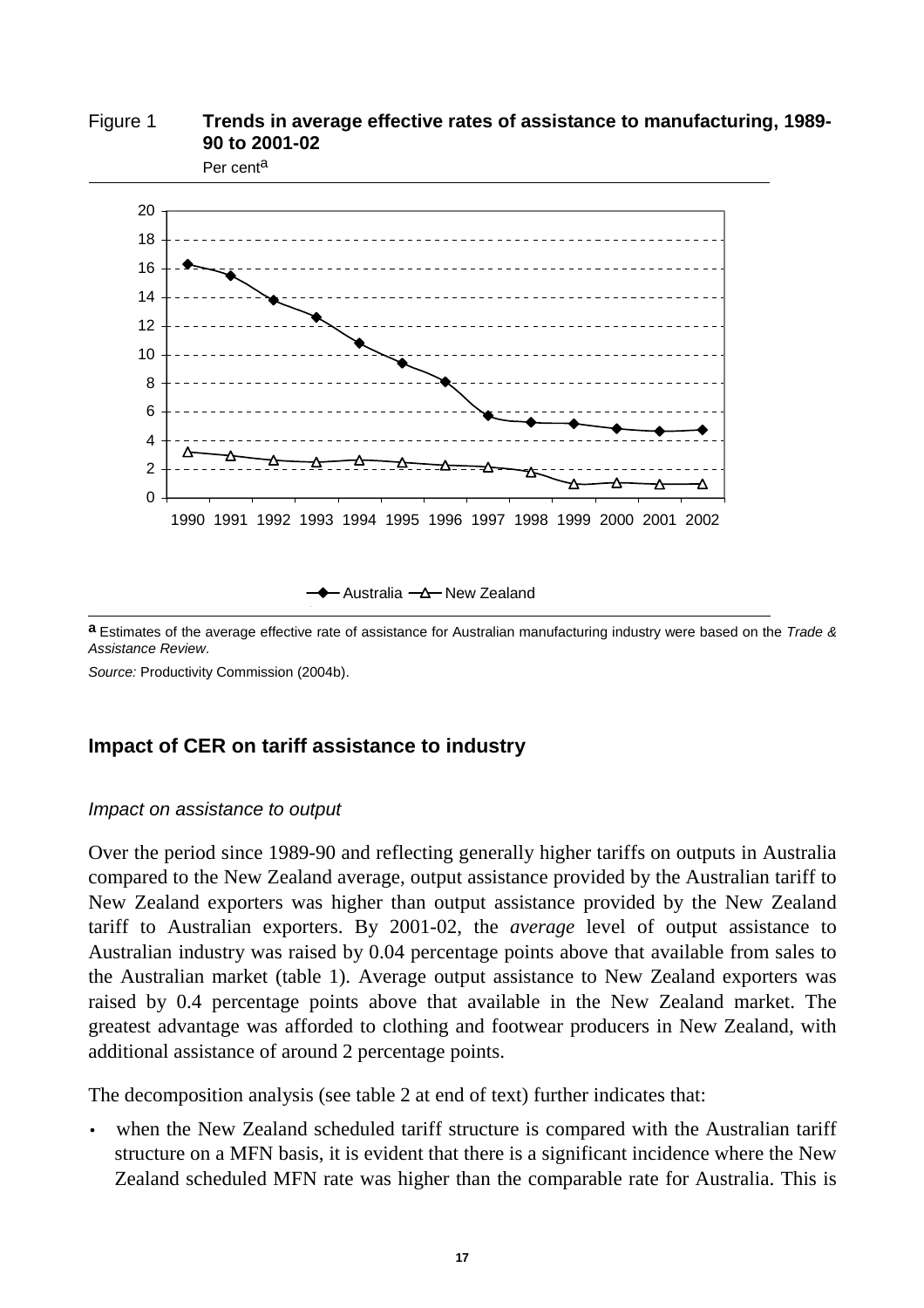particularly evident for the Other vehicles, and Other machinery and equipment sectors; and

• the base implied by New Zealand's scheduled MFN rates is higher than would be otherwise evident from inspection of applied rates (ie those struck once permanent tariff concessions are taken into account). The impact of permanent concessions is estimated to be highest for the Other machinery and equipment and TCF sectors.

| NRO  | ERA  | NRO       | ERA         |
|------|------|-----------|-------------|
| 0.04 | 0.09 | 0.36      | 0.86        |
| 0.23 | 0.53 | 1.57      | 2.24        |
| 0.07 | 0.12 | 0.37      | 0.68        |
| 0.01 | 0.02 | 0.10      | 0.15        |
|      |      |           |             |
| 0.03 | 0.08 | 0.46      | 0.60        |
| 0.02 | 0.03 | 0.06      | 0.08        |
| 0.01 | 0.03 | 0.29      | 0.45        |
| 0.01 | 0.01 | 0.18      | 0.23        |
| 0.01 | 0.02 | 0.12      | 0.15        |
| 0.03 | 0.05 | 0.60      | 0.83        |
| 0.04 | 0.07 | 0.58      | 0.90        |
| 0.04 | 0.08 | 0.43      | 0.73        |
|      |      | Australia | New Zealand |

#### Table 1 **Impact of CER on tariff assistance received by Australian and New Zealand firms by manufacturing industry group, 2001-02**  Percentage points

NRO: Nominal rate of assistance on output; ERA. The effective rate of assistance was benchmarked to the unassisted value of output, ie after the deduction of assistance to the domestic market and assistance afforded by the CER. These estimates differ fractionally from the 'time series' estimates of the impact of the CER presented in PC 2004b. Because of data limitations, the time series estimates were benchmarked to the unassisted value of output calculated after the deduction of assistance afforded by the CER, only.

Source: For additional details, see tables 4 and 5; Productivity Commission (2004b).

#### Impact on effective rates of assistance

Estimates of the impact of CER concessions on effective assistance — that is, effective assistance above (below) that provided by tariffs in the local market (see table 1 above) indicate that:

- overall, average effective assistance provided by the Australian tariff to New Zealand activities is higher than effective assistance provided by the New Zealand tariff to Australian activities. This reflects generally higher output tariffs in Australia; and
- by 2001-02, the *average* level of effective assistance to Australian manufacturing activities was raised by 0.08 percentage point above that available from sales to the Australia market. Average effective assistance to New Zealand manufacturing activities was raised by 0.7 percentage point above that available in the New Zealand market. The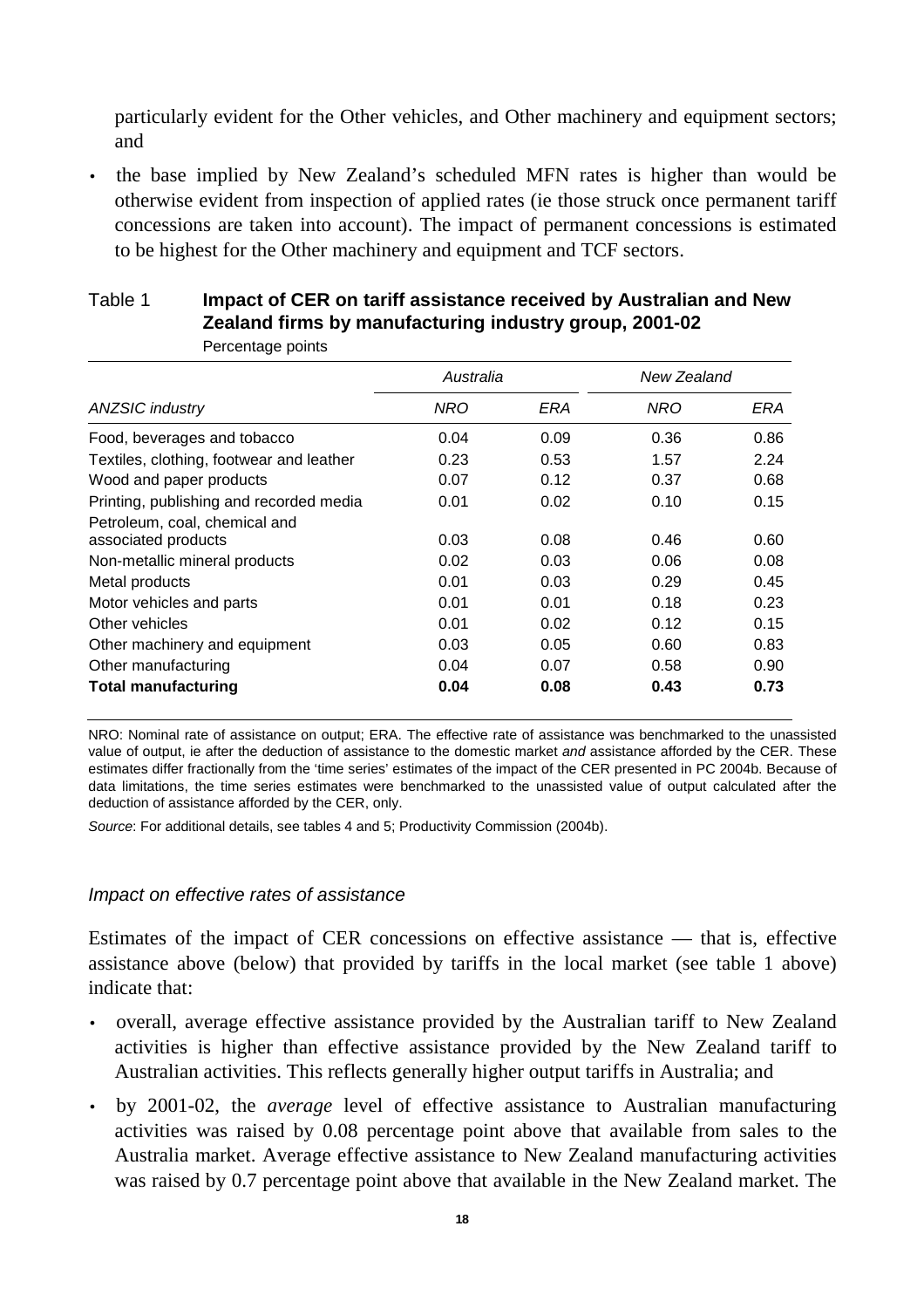greatest advantage was afforded to TCF activities in New Zealand, with additional effective assistance of over 2 percentage points.

A decomposition of the impact of CER on assistance to value added factors for 2001-02 is provided in figure 2 (see also tables 4 and 5). In assistance calculations, because inputs are valued on the basis of the border price of the importer (as opposed to the border price of the exporter relevant to the evaluation of output assistance), the analysis takes into account the additional benefit CER exporters obtain from the output side only and not the penalties domestic input users face on the input side. The decomposition analysis indicates that:

- had Australian companies received the same assistance to their activities from New Zealand tariffs as they derived from Australian tariffs (ie the positive 'home country' effect), effective assistance conferred by CER concessions would be higher than otherwise for all sectors. The largest beneficiaries would be the TCF and Motor vehicles and parts sectors for which effective assistance would be raised by around 0.8 and 0.7 percentage points, respectively (see home country effect column in table 4);
- because rates of assistance tend to be lower in New Zealand than Australia, Australian firms did not receive the full amount of protection available in their home market. The difference between effective assistance available in New Zealand and Australia is indicated by a 'price effect' which is negative for Australian firms for each sector. The largest difference in effective tariff assistance between Australia and New Zealand is in the Motor vehicles and parts sector; and
- because tariff differences do not completely outweigh the benefits of the Australian tariff otherwise available, the CER has raised the effective tariff assistance to Australian industry. The largest increase was for the TCF sector for which the effective assistance was raised 0.5 percentage points from 19.2 per cent to 19.7 per cent.

For New Zealand, the analysis indicates that, overall, the CER arrangements afforded a net increase in assistance to activities of New Zealand firms from exports to Australia. The significance of the Australian market to New Zealand firms tends to be larger than the significance of the New Zealand market to Australian firms and tariffs on outputs are higher in Australia than New Zealand. For these reasons, the net increase in effective assistance is typically higher for New Zealand firms exporting to Australia than for Australian firms exporting to New Zealand. For the TCF sector, CER arrangements increased the effective assistance to New Zealand firms by 2.4 percentage points (net CER effect column in table 5) compared with 0.5 percentage points (table 4) for Australian firms.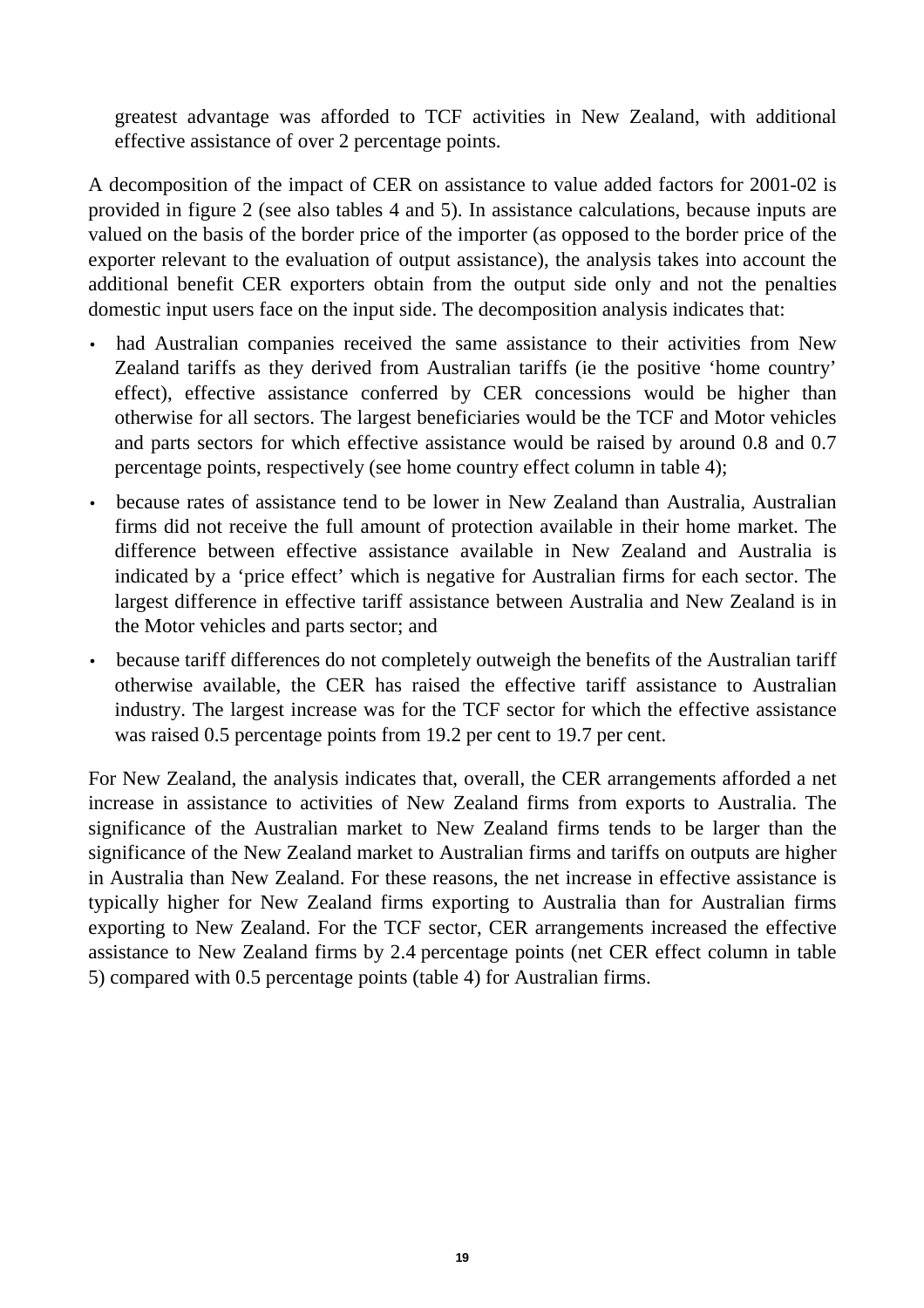#### Figure 2 **Decomposition analysis of the effect of CER on the effective rate of assistance, 2001-02**a



Percentage points



#### *New Zealand*

**a** As noted in the text, because of the assumption that goods are sold at import parity prices plus any duty, trade preferences are only modelled as affecting effective rates through changes in output assistance.

Source: For data, see tables 4 and 5; Productivity Commission (2004b).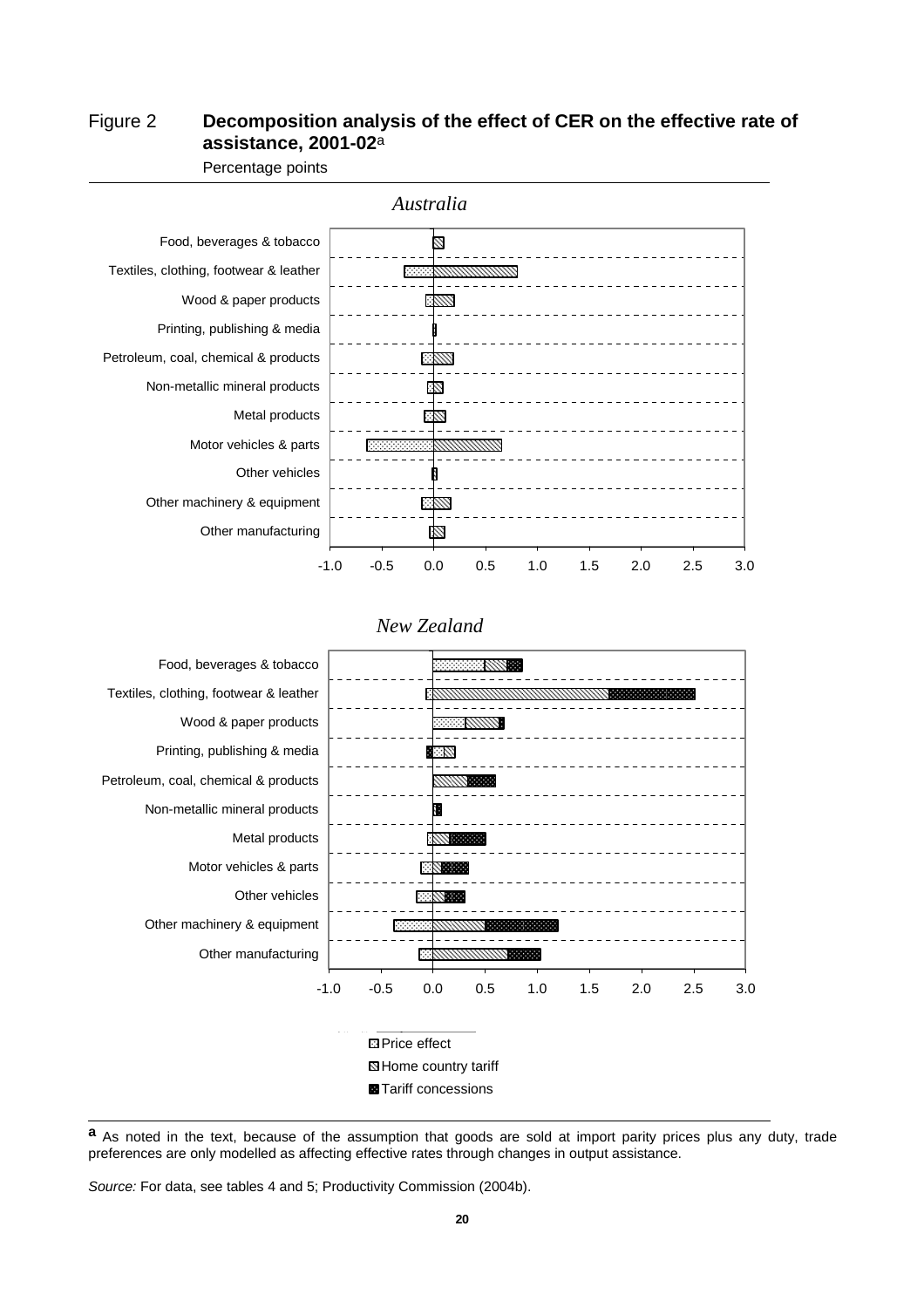#### Potential impacts of CER on input assistance

Because standard assistance analyses assume that the producers and importers take full advantage of the protective effects of tariffs, and price up to the value of *non-concession* imports plus duty, that analysis does not consider the possible impact of CER tariff concessions on input prices. However, as noted, the tariff concessions under CER provide producers on either side of the Tasman with incentives to shop around for lower-priced materials produced by firms in the CER partner, including materials receiving less tariff protection than those produced at home.

This section uses the decomposition analysis outlined above to show some of the implications of relaxing that convention. The analysis takes account of the importance of the CER partner as a supplier of materials to local producers and the difference in the tariff structures of Australia and New Zealand. In addition, as inputs are valued on the basis of the border price of the importer in assistance measurement, the analysis also takes into account the cost of trans-Tasman transport of merchandise.

The key finding from the analysis is that the potential impact of the CER on the input costs of Australian firms is modest, as indicated by the 'partner country tariff effect' for Australia in table 6. In the main, this reflects the relatively small share of material inputs used by Australian firms imported from New Zealand. It also reflects low levels of tariff protection to New Zealand producers of materials imported to Australia for use by Australian industry. On the other hand, the potential impact of the CER on the input costs of New Zealand is larger because Australia is a more important source of material supplies to New Zealand industry than New Zealand is for Australia industry.

The analysis for Australia also indicates that:

- the key additional cost arising from trans-Tasman trade is contributed by cross-border insurance and freight costs. This is evidenced by the close correlation between the 'partner country tariff' effect (which is inclusive of freight costs, col. C table 6) and the separately identified 'transport costs' item (col. E table 6). Indeed, most of the imports of material inputs from New Zealand pertain to items which have a zero tariff in New Zealand;
- where there is a material difference between Australian and New Zealand tariffs, Australian firms tend to import items that are subject to higher scheduled tariffs in New Zealand than Australia (indicated by the negative 'tariff difference' effect, col. D table 6). This is most evident in the Wood and wood products, Printing, publishing and media, and Other manufacturing sectors. This suggests that, for these activities, New Zealand firms have a competitive or comparative advantage over other suppliers that outweighs the negative impact of relatively high tariff protection in the home market; and
- for most items of materials imported from New Zealand to Australia, the MFN and the applied tariffs are the same, as indicated by an (almost) unidentifiable 'tariff concession' effect (col. F table 6). This is another reflection of the fact that for most material items, trade is characterised by MFN tariff rates of zero.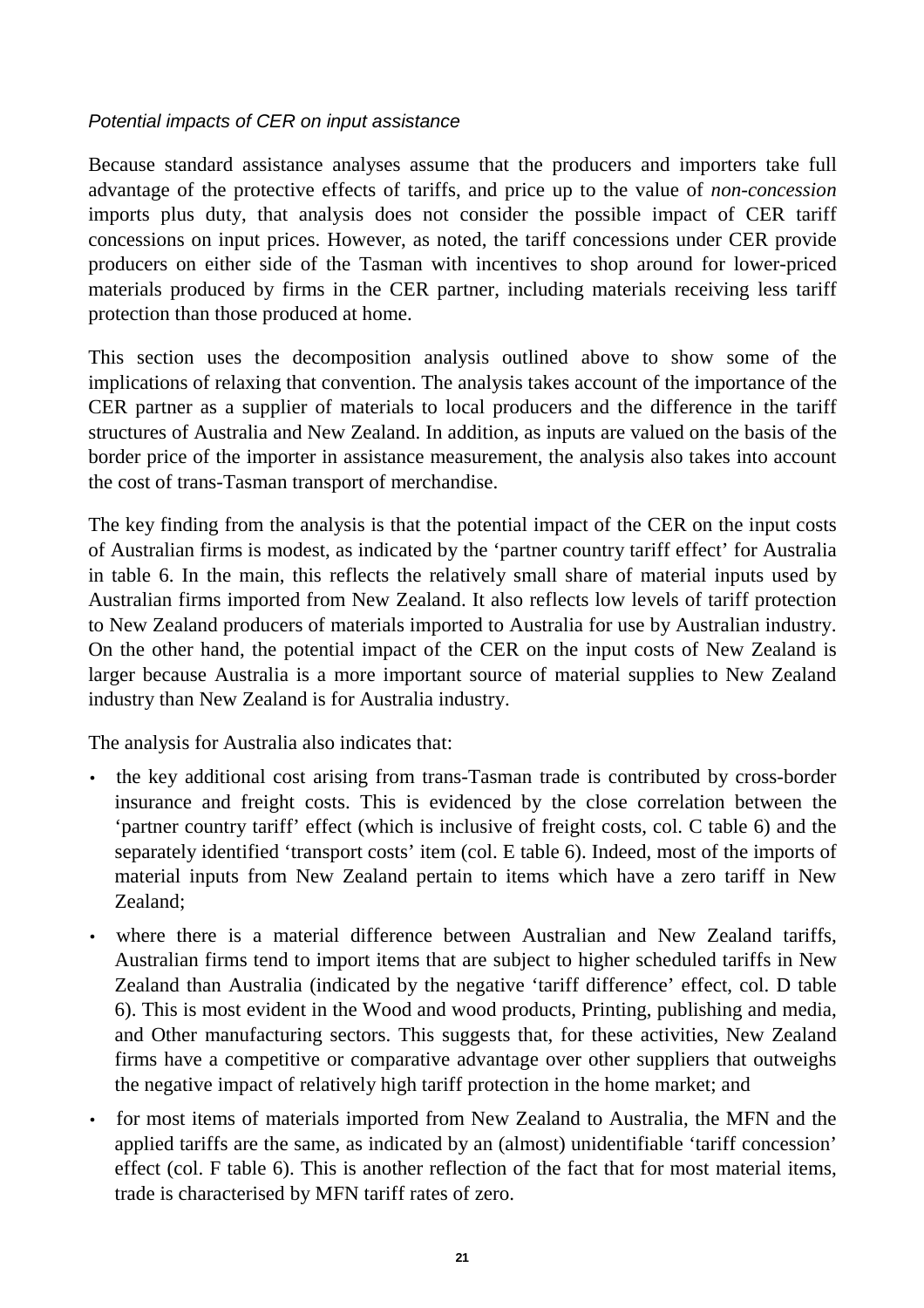$\overline{a}$ For New Zealand, the analysis indicates that, overall, the CER arrangements can have a significant impact on material costs of New Zealand firms in most sectors, reflecting the fact that imports from Australia are currently a significant source of supply for New Zealand industry — available data suggest that the impact is largest for the Motor vehicle and parts sector. Again, the decomposition analysis (see table 7) indicates that:

- transport costs account for the major part of the additional costs in the trans-Tasman trade; and
- where tariff differences occur, the Australian rate of tariff protection tends to be higher than the New Zealand rate; this is especially evident for TCF products and Motor vehicles and parts, potentially adding to the costs of New Zealand firms.

Overall, the comparison of tariff differences across the Tasman indicates that New Zealand firms selling into Australia, and Australian firms selling into New Zealand, must have a cost or competitive advantage that outweighs the effect of tariff differences and trans-Tasman transport costs. In addition, the balance between tariff protection and transport costs in determining the competitiveness of Australian and New Zealand firms is likely to have changed over time. The importance of tariff differences was likely to have been greater when Australian and New Zealand tariffs were higher and more disparate than now. In that environment, trans-Tasman transport costs are likely to have been of less importance. Tariff reductions in both countries has increased the relative importance of transport costs in the trans-Tasman trade.

## **5 Summing up**

The analysis presented in this paper indicates that assistance afforded to CER exporters raised manufacturing industry assistance slightly in both countries. Estimates of additional assistance afforded by tariff concessions indicate that overall average output assistance provided by the Australian tariff to New Zealand exporters is higher than that provided by the New Zealand tariff to Australian exporters. This reflects generally higher MFN tariffs in Australia. It also reflects the greater importance of the Australian market to New Zealand producers than the New Zealand market is to Australian producers. Average assistance to output of Australian and New Zealand manufacturers was estimated to have been raised by 0.04 and 0.4 percentage points, respectively, in 2001-02.

The potential impact of CER concessions on the cost of inputs of materials appears to be minimal. With tariffs at their current low levels, trans-Tasman transport costs and other factors appear to be more important than tariff protection in influencing the competitiveness of Australian and New Zealand firms supplying materials for further processing in the CER partner.

The CER agreement is likely to have slightly increased effective assistance to manufacturing on both sides of the Tasman. The largest increase was for the TCF sector, where CER arrangements were estimated to have increased effective assistance to New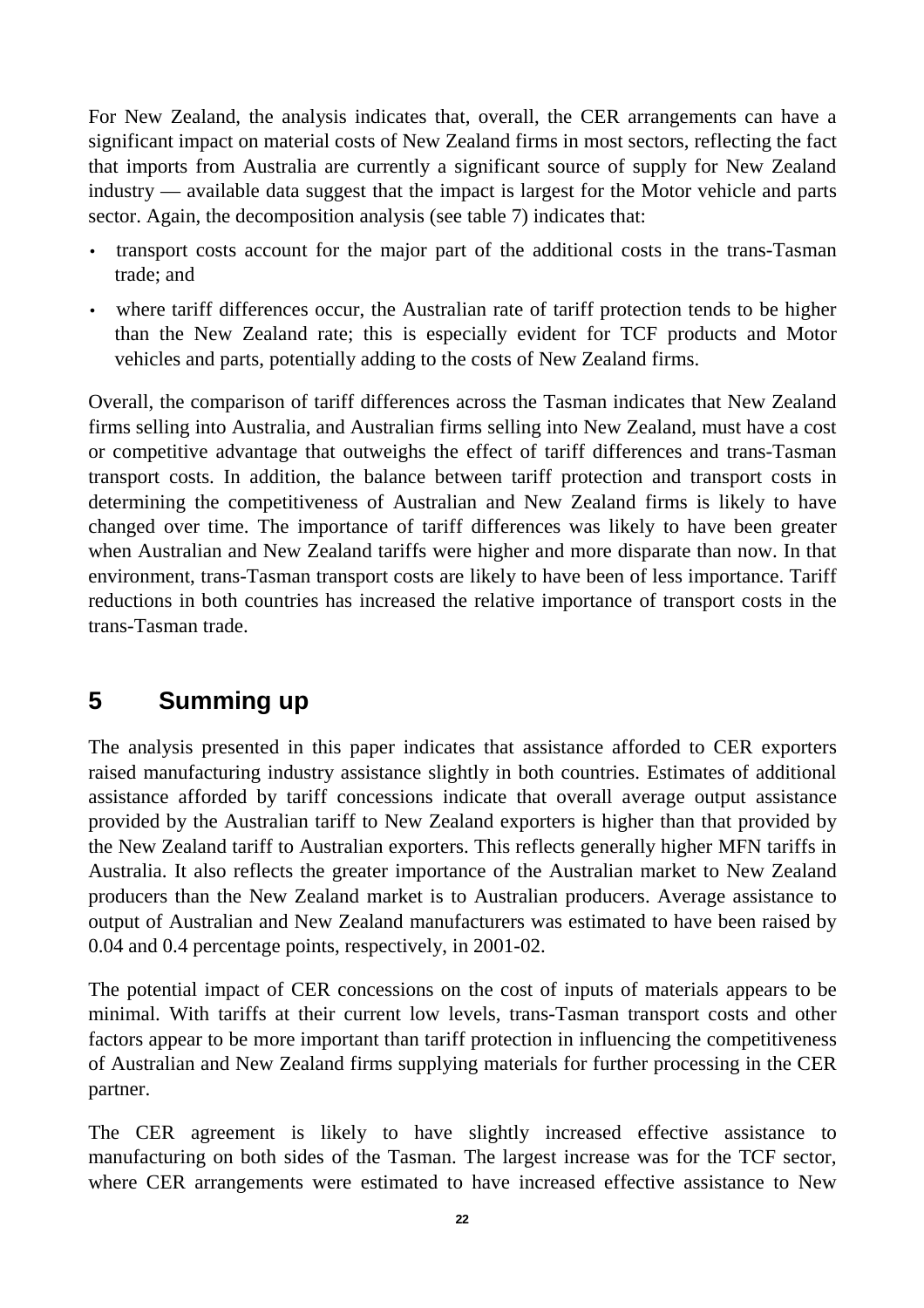$\overline{a}$ Zealand firms by 2.4 percentage points compared with 0.5 percentage points for Australian TCF firms.

The effective assistance framework provides a useful tool for assessing the importance of trade preferences and the incentives they afford producers to divert productive resources to preferential trade. The decomposition analysis developed in this paper also highlights the significance of tariff differences between countries and how those differences effect incentives faced by producers. The framework as applied to the CER Trade Agreement also could be applied to estimate the assistance implications of other PTAs. Moreover, to provide a measure of the welfare implications of trade preferences, not attempted in this paper, the framework could be extended to calculate the transfers of income conferred by such preferences to firms exporting within a PTA.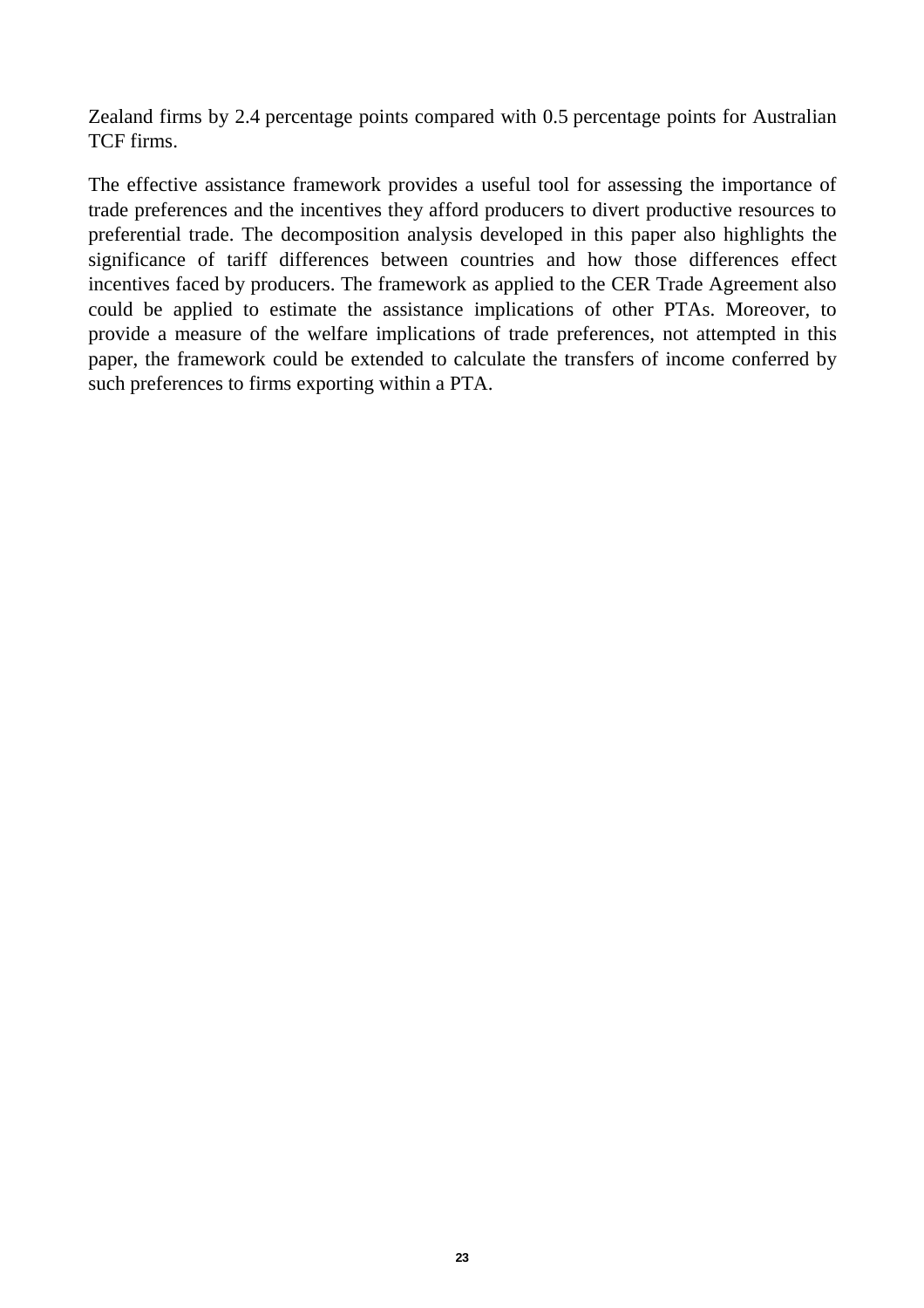| Percentage points                                                      |                                   |                        |                                                      |                                 |                               |                                             |
|------------------------------------------------------------------------|-----------------------------------|------------------------|------------------------------------------------------|---------------------------------|-------------------------------|---------------------------------------------|
|                                                                        | Total output tariff<br>assistance |                        | Decomposition of CER output tariff preference effect |                                 |                               |                                             |
|                                                                        | Domestic effect <sup>a</sup>      | Home country<br>effect | tariff structures<br>effect<br>Price or different    | concessions<br>Tariff<br>effect | Total CER output<br>effect    | Total effect<br>benchmarked to<br>MFN rates |
| ANZSIC industry                                                        |                                   | $P_D - R_V$            | $P_p-P_{D,MFN}$                                      | $P_{_{DMFN}}-P_{_{D}}$          | $P_p-P_w$                     |                                             |
|                                                                        | Σ                                 | 囸                      | $\overline{\Omega}$                                  | $\Xi$                           | $[B]+[C]+[D]$                 | $[A]+[C]+[E]+[C]$                           |
| Food, beverages and tobacco                                            | 2.163                             | 0.046                  | $-0.003$                                             | 0.000                           | 0.043                         | 2.206                                       |
| Textiles, clothing, footwear and leather                               | 10.423                            | 0.349                  | $-0.121$                                             | 0.000                           | 0.229                         | 10.652                                      |
| Wood and paper products                                                | 3.585                             | 0.110                  | $-0.042$                                             | 0.000                           | 0.068                         | 3.653                                       |
| Printing, publishing and recorded media                                | 1.398                             | 0.014                  | $-0.004$                                             | 0.000                           |                               | 1.408                                       |
| Petroleum, coal, chemical and associated products                      | 2.051                             | 0.081                  | $-0.047$                                             |                                 | $0.011$<br>$0.033$<br>$0.014$ | 2.085                                       |
| Non-metallic mineral products                                          | 1.752                             | 0.052                  | $-0.034$                                             | $0.000$<br>$0.000$              |                               | 1.770                                       |
| Metal products                                                         | 2.460                             | 0.052                  | $-0.038$                                             |                                 |                               | 2.473                                       |
| Motor vehicles and parts                                               | 6.094                             | 0.275                  | $-0.269$                                             | 0.000                           | 0.006                         | 6.099                                       |
| Other vehicles                                                         | 0.868                             | 0.015                  | $-0.005$                                             | 0.000                           | 0.011                         | 0.878                                       |
| Other machinery and equipment                                          | 2.097                             | 0.084                  | 0.058                                                | 0.000                           | 0.026                         | 2.123                                       |
| Other manufacturing                                                    | 3.465                             | 0.059                  | 0.021                                                | 0.000                           | 0.038                         | 3.503                                       |
| Total manufacturing                                                    | 2.729                             | 0.087                  | 0.050                                                | 0.000                           | 0.038                         | 2.767                                       |
| a Tariff assistance forms part of total output assistance to industry. |                                   |                        |                                                      |                                 |                               |                                             |

Decomposition of the nominal rate of output tariff assistance - Australia, 2001-02 Table 2 **Decomposition of the nominal rate of output tariff assistance — Australia, 2001-02**  Table 2

Source: Productivity Commission (2004b). Source: Productivity Commission (2004b).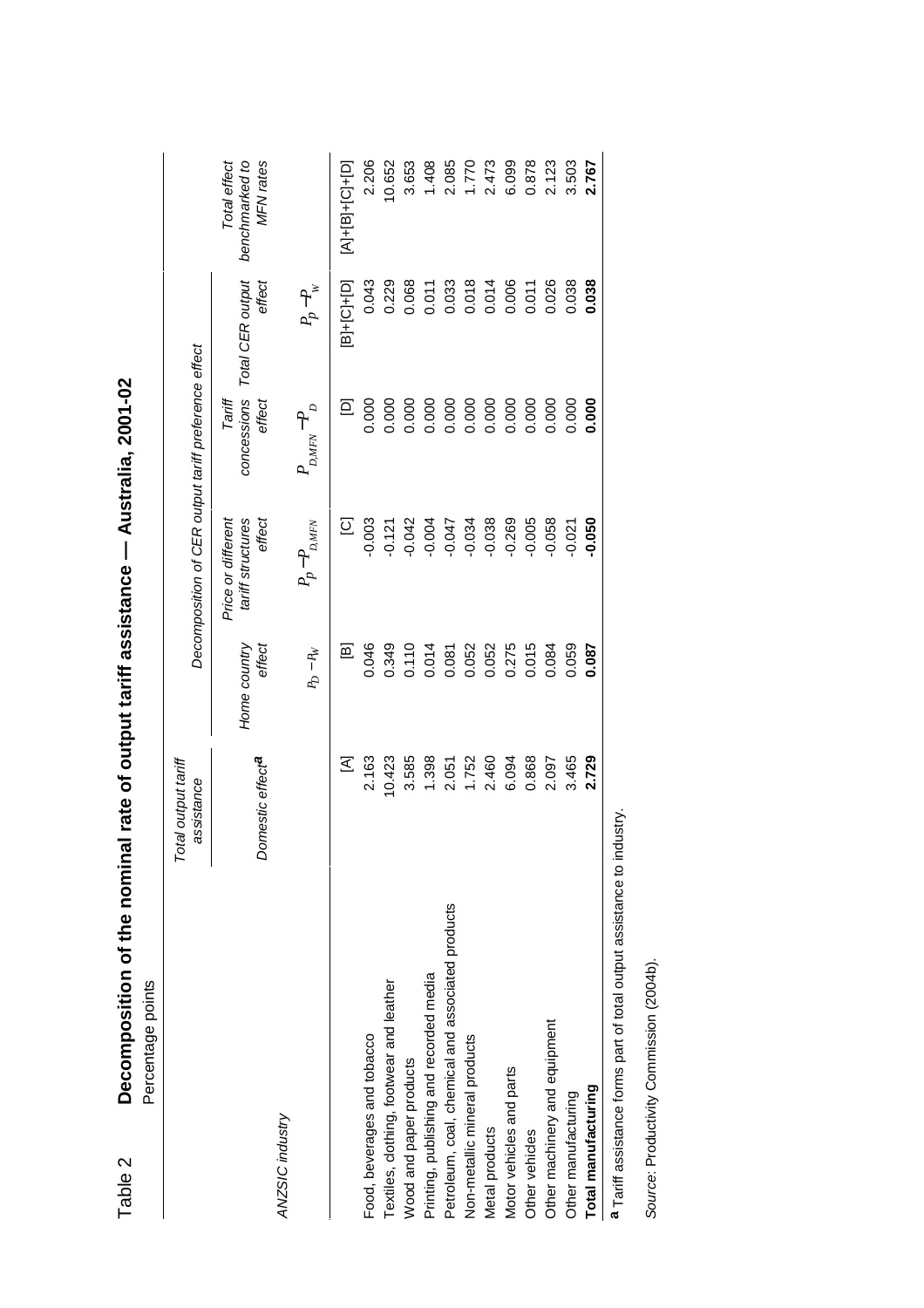|                                                   | Total output tariff<br>assistance |                        | Decomposition of CER output tariff preference effect |                                 |                            |                                                        |
|---------------------------------------------------|-----------------------------------|------------------------|------------------------------------------------------|---------------------------------|----------------------------|--------------------------------------------------------|
|                                                   | Domestic effect                   | effect<br>Home country | tariff structures<br>effect<br>Price or different    | concessions<br>effect<br>Tariff | effect<br>Total CER output | Total effect<br>benchmarked to<br>rates<br>imputed MFN |
| ANZSIC industry                                   |                                   | $P_D - R_V$            | $P_p - P_{_{D,MFN}}$                                 | $P_{_{D,MFN}}-P_{_{D}}$         | $P_p-P_w$                  |                                                        |
|                                                   | ⊻                                 | 回                      | $\overline{\omega}$                                  | Ξ                               | $[B]+[C]+[D]$              | $[A]+[B]+[C]+[D]$                                      |
| Food, beverages and tobacco                       | 0.581                             | 0.093                  | 0.210                                                | 0.060                           | 0.363                      | 0.944                                                  |
| Textiles, clothing, footwear and leather          | 5.071                             | 1.088                  | $-0.040$                                             | 0.526                           | 1.574                      | 6.644                                                  |
| Wood and paper products                           | 0.923                             | 0.178                  | 0.171                                                | 0.023                           | 0.371                      | 1.294                                                  |
| Printing, publishing and recorded media           | 0.641                             | 0.070                  | 0.075                                                | $-0.042$                        | 0.103                      | 0.744                                                  |
| Petroleum, coal, chemical and associated products | 0.742                             | 0.250                  | 0.002                                                | 0.203                           | 0.455                      | 1.197                                                  |
| Non-metallic mineral products                     | 1.788                             | 0.020                  | 0.005                                                | 0.030                           | 0.055                      | 1.843                                                  |
| Metal products                                    | 0.811                             | 0.105                  | $-0.033$                                             | 0.218                           | 0.290                      | 1.100                                                  |
| Motor vehicles and parts                          | 0.120                             | 0.066                  | $-0.088$                                             | 0.205                           | 0.182                      | 0.302                                                  |
| Other vehicles                                    | 0.621                             | 0.096                  | $-0.128$                                             | 0.156                           | 0.124                      | 0.744                                                  |
| Other machinery and equipment                     | 0.451                             | 0.368                  | $-0.272$                                             | 0.503                           | 0.599                      | 1.050                                                  |
| Other manufacturing                               | 2.428                             | 0.465                  | $-0.083$                                             | 0.196                           | 0.578                      | 3.005                                                  |
| Total manufacturing                               | 0.980                             | 0.209                  | 0.063                                                | 0.155                           | 0.427                      | 1.407                                                  |

Decomposition of the nominal rate of output tariff assistance - New Zealand, 2001-02<sup>a</sup> Table 3 **Decomposition of the nominal rate of output tariff assistance — New Zealand, 2001-02a** Table 3 vere made in scheduled rates over the period. made in scheduled rates over the period.

Source: Productivity Commission (2004b). Source: Productivity Commission (2004b).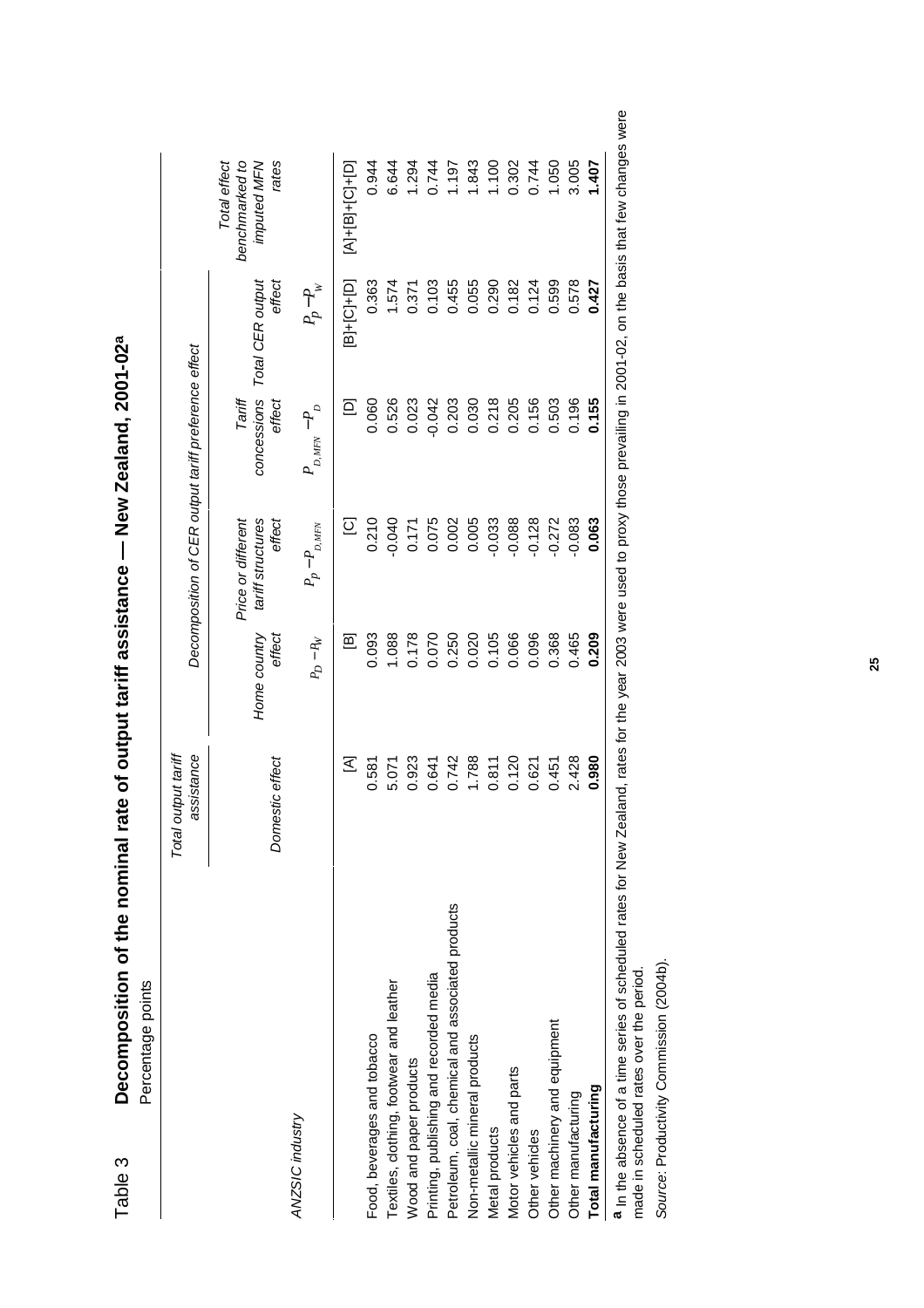| Table 4                       | Decomposition of the effective rate of tariff assistance - Australia, 2001-02ª<br>Percentage points |                    |                                                          |                                                       |                                                                                 |                                                                               |                                  |                                                                       |                                                                                        |                                    |                                    |                 |
|-------------------------------|-----------------------------------------------------------------------------------------------------|--------------------|----------------------------------------------------------|-------------------------------------------------------|---------------------------------------------------------------------------------|-------------------------------------------------------------------------------|----------------------------------|-----------------------------------------------------------------------|----------------------------------------------------------------------------------------|------------------------------------|------------------------------------|-----------------|
|                               |                                                                                                     |                    | measure of effective<br>tariff assistance<br>Traditional |                                                       |                                                                                 |                                                                               |                                  |                                                                       | Decomposition of CER effective rate of tariff assistance                               |                                    |                                    |                 |
| ANZSIC industry               |                                                                                                     | Total <sup>o</sup> | sourced<br>assistance<br>to CER<br>inputs<br>Excluding   | Home<br>effect<br>country<br>$-P_{\mu}$<br>$P_{\rho}$ | Partner<br>effect<br>country<br>$\hat{P} \boldsymbol{M}_P - P \boldsymbol{M}_W$ | $P_p - P_{D,MFN} P M_D - P M_{P,MFN}$<br>effect on<br>output<br>side<br>Price | Price effect<br>side<br>on input | Tariff<br>concession<br>output side<br>effect on<br>$P_{D,MFN} - P_D$ | Tariff<br>input side<br>PM <sub>PMFN</sub> -PM <sub>P</sub><br>concession<br>effect on | CER total<br>$effect$ <sup>C</sup> | CER <sub>net</sub><br>effect       | effect<br>Total |
|                               |                                                                                                     | Σ                  | 回                                                        | $\overline{2}$                                        | Ξ                                                                               | 回                                                                             | $\mathbb E$                      | ලු                                                                    | Ξ                                                                                      | tig-ol=lil<br>IE-FJ+ [G-H]         | <u>ල</u><br>+<br>$[J] = [C] + [E]$ | $[A+1]$         |
| Food, beverages and tobacco   |                                                                                                     | 3.341              | 2.893                                                    | 0.096                                                 | 0.556                                                                           | $-0.006$                                                                      | $-0.174$                         | 0.000                                                                 | 0.066                                                                                  | $-0.358$                           | 0.090                              | 3.431           |
|                               | Textiles, clothing, footwear and leather                                                            | 19.172             | 18.923                                                   | 0.809                                                 | 0.462                                                                           | $-0.279$                                                                      | $-0.292$                         | 0.000                                                                 | 0.079                                                                                  | 0.281                              | 0.529                              | 19.70           |
| Wood and paper products       |                                                                                                     | 4.357              | 3.980                                                    | 0.196                                                 | 1.347                                                                           | $-0.075$                                                                      | $-1.088$                         | 0.000                                                                 | 0.119                                                                                  | $-0.257$                           | 0.121                              | 4.478           |
|                               | Printing, publishing and recorded media                                                             | 1.291              | 1.196                                                    | 0.022                                                 | 0.495                                                                           | $-0.006$                                                                      | $-0.367$                         | 0.000                                                                 | $-0.032$                                                                               | $-0.080$                           | 0.016                              | 1.308           |
|                               | Petroleum, coal, chemical and associated                                                            |                    |                                                          |                                                       |                                                                                 |                                                                               |                                  |                                                                       |                                                                                        |                                    |                                    |                 |
| products                      |                                                                                                     | 3.379              | 3.302                                                    | 0.193                                                 | 0.294                                                                           | $-0.113$                                                                      | $-0.253$                         | 0.000                                                                 | 0.036                                                                                  | 0.003                              | 0.080                              | 3.459           |
| Non-metallic mineral products |                                                                                                     | 2.194              | 2.152                                                    | 0.089                                                 | 0.170                                                                           | $-0.058$                                                                      | $-0.148$                         | 0.000                                                                 | 0.020                                                                                  | $-0.011$                           | 0.032                              | 2.226           |
| Metal products                |                                                                                                     | 3.410              | 3.223                                                    | 0.117                                                 | 0.360                                                                           | $-0.086$                                                                      | $-0.310$                         | 0.000                                                                 | 0.137                                                                                  | $-0.156$                           | 0.031                              | 3.441           |
| Motor vehicles and parts      |                                                                                                     | 10.346             | 10.251                                                   | 0.656                                                 | 0.211                                                                           | $-0.643$                                                                      | $-0.191$                         | 0.000                                                                 | 0.075                                                                                  | $-0.082$                           | 0.013                              | 10.36           |
| Other vehicles                |                                                                                                     | $-1.542$           | $-1.704$                                                 | 0.032                                                 | 0.316                                                                           | $-0.010$                                                                      | $-0.255$                         | 0.000                                                                 | 0.101                                                                                  | $-0.140$                           | 0.022                              | $-1.521$        |
| Other machinery and equipment |                                                                                                     | 1.602              | 1.463                                                    | 0.167                                                 | 0.281                                                                           | $-0.116$                                                                      | $-0.253$                         | 0.000                                                                 | 0.111                                                                                  | $-0.088$                           | 0.052                              | 1.654           |
| Other manufacturing           |                                                                                                     | 3.472              | 3.104                                                    | 0.107                                                 | 0.989                                                                           | $-0.038$                                                                      | $-0.812$                         | 0.000                                                                 | 0.191                                                                                  | $-0.299$                           | 0.069                              | 3.540           |
| Total manufacturing           |                                                                                                     | 3.711              | 3.490                                                    | 0.182                                                 | 0.466                                                                           | $-0.103$                                                                      | $-0.320$                         | 0.000                                                                 | 0.076                                                                                  | $-0.142$                           | 0.079                              | 3.789           |
|                               |                                                                                                     |                    |                                                          |                                                       |                                                                                 |                                                                               |                                  |                                                                       |                                                                                        |                                    |                                    |                 |

made in scheduled rates over the period. <sup>**D**. Tariff assistance forms part of total effective assistance to industry. <sup>C</sup> The values may not exactly add to total, due to rounding. The<br>identity in decomposition analysis i</sup> made in scheduled rates over the period. **b**. Tariff assistance forms part of total effective assistance to industry. **c** The values may not exactly add to total, due to rounding. The identity in decomposition analysis is maintained through [A]-[B]=[J]-[I].

Source: Productivity Commission (2004b). Source: Productivity Commission (2004b).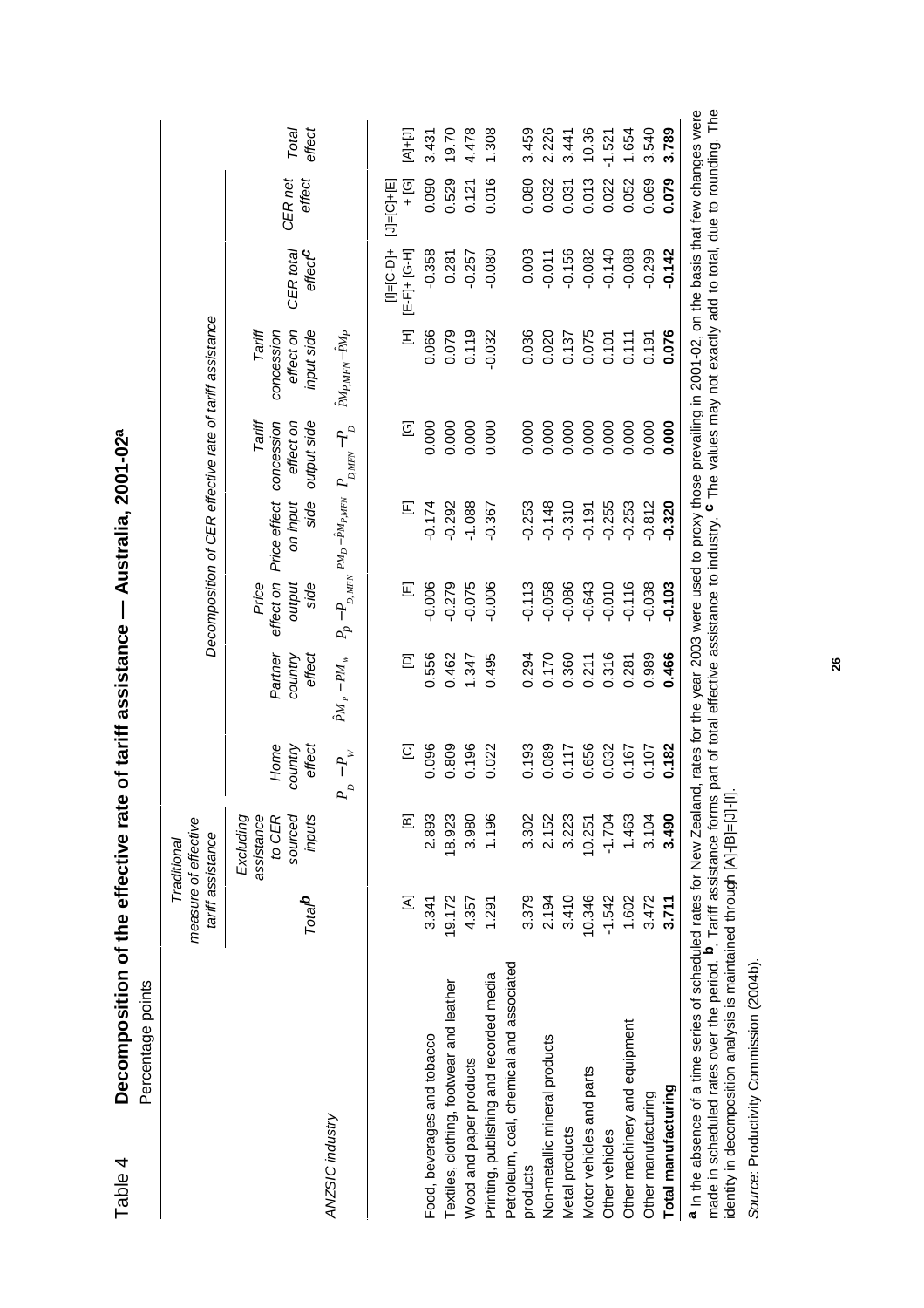| Table 5                       | Decomposition of the effective rate<br>Percentage points            |          |                                                          |                           | of tariff assistance -                                       |                                   | New Zealand, 2001-02 <sup>a</sup> |                                                  |                                                                                                                |                                  |                        |                 |
|-------------------------------|---------------------------------------------------------------------|----------|----------------------------------------------------------|---------------------------|--------------------------------------------------------------|-----------------------------------|-----------------------------------|--------------------------------------------------|----------------------------------------------------------------------------------------------------------------|----------------------------------|------------------------|-----------------|
|                               |                                                                     |          | Traditional measure or<br>effective tariff<br>assistance |                           |                                                              |                                   |                                   |                                                  | Decomposition of CER effective rate of tariff assistance                                                       |                                  |                        |                 |
|                               |                                                                     | Total    | to CER<br>sourced<br>assistance<br>inputs<br>Excluding   | Home<br>country<br>effect | Partner<br>country<br>effect                                 | Price effect<br>on output<br>side | Price effect<br>side<br>on input  | Tariff<br>output side<br>concession<br>effect on | effect on<br>Tariff<br>input side<br>concession                                                                | effecto<br>CER tota              | CER<br>net<br>effect   | effect<br>Total |
| ANZSIC industry               |                                                                     |          |                                                          | $-P_w$<br>$P_{\rho}$      | $\hat{P} \boldsymbol{M}_P - \boldsymbol{P} \boldsymbol{M}_w$ | $P_p - P_{_{D,MFN}}$              | $PM_D-\tilde PM_{P,MFN}$          | $P_{_{\mathit{DMFN}}\rightarrow P_{_{D}}}$       | $PM_{PMFN}$ -PM <sub>F</sub>                                                                                   |                                  |                        |                 |
|                               |                                                                     | $\Xi$    | 回                                                        | $\overline{\Omega}$       | Ξ                                                            | 囸                                 | $\mathbb E$                       | ତ୍ର                                              | Ξ                                                                                                              | tig-ol=lil<br>H-5-H-1<br>H-5-H-1 | Ej+[G]<br>toler<br>Die | $[4 + 1]$       |
| Food, beverages and tobacco   |                                                                     | 0.799    | 0.509                                                    | 0.219                     | 5.066                                                        | 0.496                             | $-4.776$                          | 0.142                                            | 0.000                                                                                                          | 0.567                            | 0.857                  | 1.656           |
|                               | Textiles, clothing, footwear and leather                            | 7.191    | 7.050                                                    | 1.692                     | 1.228                                                        | $-0.062$                          | $-1.088$                          | 0.818                                            | 0.000                                                                                                          | 2.308                            | 2.448                  | 9.639           |
| Wood and paper products       |                                                                     | 1.038    | 0.691                                                    | 0.324                     | 3.319                                                        | 0.312                             | $-2.973$                          | 0.041                                            | 0.000                                                                                                          | 0.332                            | 0.678                  | 1.716           |
|                               | Printing, publishing and recorded media                             | 0.202    | $-0.251$                                                 | 0.103                     | 1.894                                                        | 0.109                             | $-1.441$                          | $-0.061$                                         | 0.000                                                                                                          | $-0.303$                         | 0.150                  | 0.352           |
|                               | Petroleum, coal, chemical and associated                            |          |                                                          |                           |                                                              |                                   |                                   |                                                  |                                                                                                                |                                  |                        |                 |
| products                      |                                                                     | 0.681    | 0.563                                                    | 0.330                     | 1.289                                                        | 0.003                             | $-1.171$                          | 0.268                                            | 0.000                                                                                                          | 0.482                            | 0.601                  | 1.281           |
| Non-metallic mineral products |                                                                     | 2.131    | 2.020                                                    | 0.030                     | 3.399                                                        | 0.008                             | $-3.288$                          | 0.044                                            | 0.000                                                                                                          | $-0.029$                         | 0.082                  | 2.213           |
| Metal products                |                                                                     | 0.778    | 0.536                                                    | 0.164                     | 2.417                                                        | $-0.051$                          | $-2.175$                          | 0.340                                            | 0.000                                                                                                          | 0.211                            | 0.453                  | 1.231           |
| Motor vehicles and parts      |                                                                     | $-0.533$ | $-0.766$                                                 | 0.083                     | .841                                                         | $-0.112$                          | $-1.609$                          | 0.259                                            | 0.000                                                                                                          | $-0.002$                         | 0.230                  | $-0.303$        |
| Other vehicles                |                                                                     | 0.280    | 0.083                                                    | 0.116                     | 1.051                                                        | $-0.156$                          | $-0.854$                          | 0.190                                            | 0.000                                                                                                          | $-0.047$                         | 0.150                  | 0.431           |
| Other machinery and equipment |                                                                     | 0.151    | $-0.051$                                                 | 0.506                     | 1.382                                                        | $-0.374$                          | $-1.180$                          | 0.693                                            | 0.000                                                                                                          | 0.623                            | 0.825                  | 0.977           |
| Other manufacturing           |                                                                     | 2.858    | 2.532                                                    | 0.724                     | 2.048                                                        | $-0.129$                          | $-1.722$                          | 0.305                                            | 0.000                                                                                                          | 0.574                            | 0.900                  | 3.758           |
| Total manufacturing           |                                                                     | 1.121    | 0.874                                                    | 0.356                     | 2.735                                                        | 0.107                             | $-2.488$                          | 0.263                                            | 0.000                                                                                                          | 0.479                            | 0.726                  | 1.847           |
|                               | a In the absence of a time series of scheduled rates for New Zealar |          |                                                          |                           |                                                              |                                   |                                   |                                                  | nd, rates for the year 2003 were used to proxy those prevailing in 2001-02, on the basis that few changes were |                                  | <b>TATION</b> COLLEANS |                 |

made in scheduled rates over the period. P The values may not exactly add to to to total, due to rounding, The identity in decomposition analysis is maintained through [A]-[B]=[J]-[[]. made in scheduled rates over the period. <sup>**b** The values may not exactly add to total, due to rounding. The identity in decomposition analysis is maintained through [A]-[J]-[J]-[I].</sup>

Source: Productivity Commission (2004b). Source: Productivity Commission (2004b).

**27**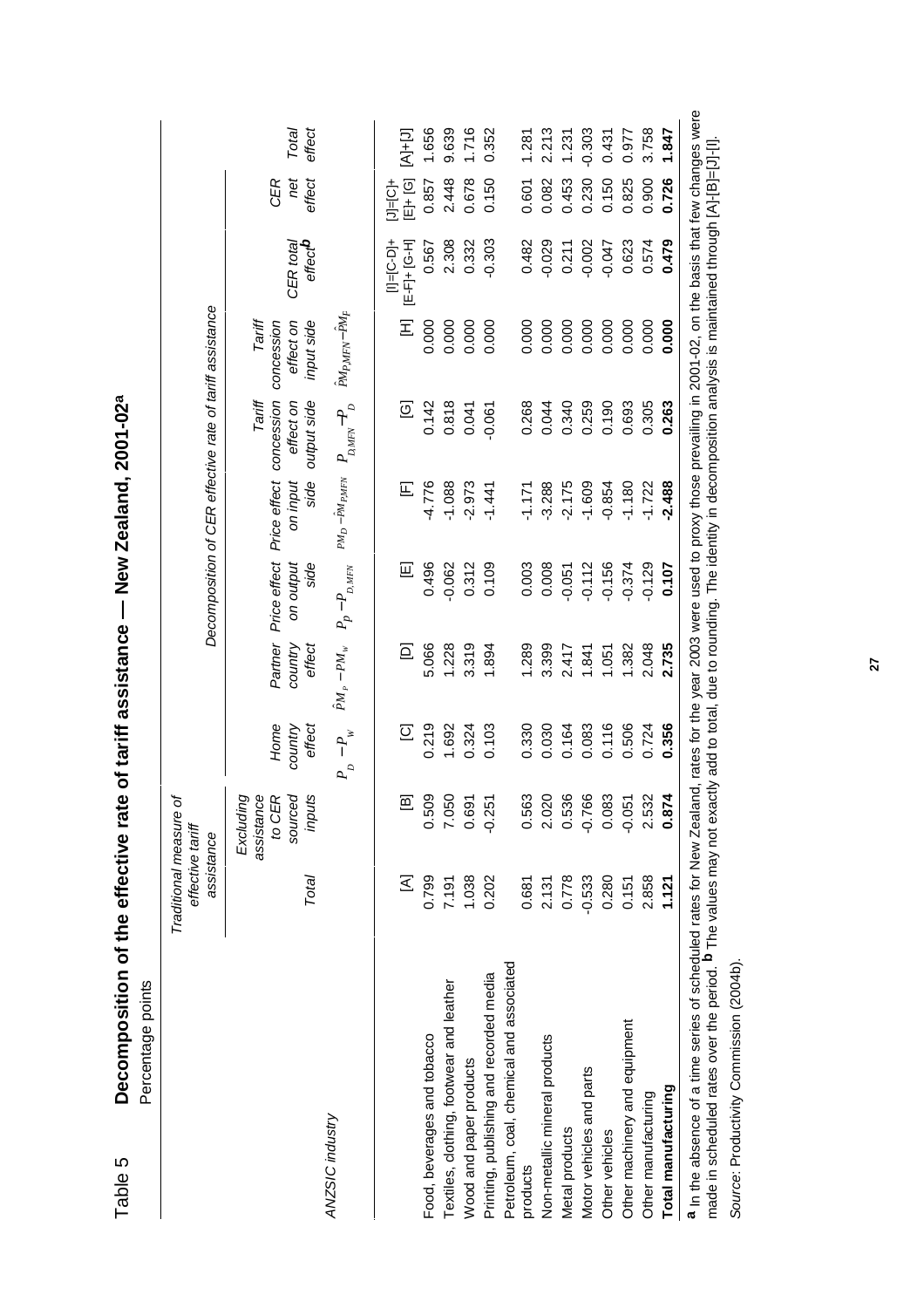|                                                   | Total Australian input tariff<br>assistance |                            |                              |                                                      |                          | Decomposition of CER input tariff effect <sup>b</sup> |                           |              |
|---------------------------------------------------|---------------------------------------------|----------------------------|------------------------------|------------------------------------------------------|--------------------------|-------------------------------------------------------|---------------------------|--------------|
|                                                   | Domestic<br>effect <sup>C</sup>             | Attributable<br>to non-CER | effect<br>Partner<br>country | structures<br>different tariff<br>effect<br>Price or | Transport<br>cost effect | Tariff<br>concessions<br>effect                       | Total CER<br>input effect | Total effect |
| ANZSIC industry                                   |                                             |                            | $\hat{P} M_P - P M_W$        | $PM_D-PMP, MFN$                                      | $\mathbb{T}M_P$          | PMP <sub>MFN</sub> -PM <sub>P</sub>                   | $PM_D - PM_W$             |              |
|                                                   | $\leq$                                      | ഇ                          | $\overline{\circ}$           | $\Xi$                                                | 囸                        | $\mathbb E$                                           | $[G]= [C]+ [D]+$<br>写声    | $B + [G]$    |
| Food, beverages and tobacco                       | 1.073                                       | 0.667                      | 0.504                        | $-0.580$                                             | 0.422                    | 0.060                                                 | 0.406                     | 1.073        |
| Textiles, clothing, footwear and leather          | 3.848                                       | 3.659                      | 0.351                        | $-0.414$                                             | 0.192                    | 0.060                                                 | 0.189                     | 3.848        |
| Wood and paper products                           | 2.547                                       | 2.064                      | 1.722                        | $-2.983$                                             | 1.591                    | 0.152                                                 | 0.483                     | 2.547        |
| Printing, publishing and recorded media           | 1.600                                       | 1.420                      | 0.929                        | $-1.475$                                             | 0.786                    | $-0.060$                                              | 0.180                     | 1.600        |
| Petroleum, coal, chemical and associated products | <b>990</b><br>$\frac{1}{2}$                 | 1.043                      | 0.212                        | $-0.364$                                             | 0.182                    | 0.026                                                 | 0.056                     | 1.099        |
| Non-metallic mineral products                     | 1.044                                       | 0.986                      | 0.235                        | $-0.404$                                             | 0.200                    | 0.028                                                 | 0.059                     | 1.044        |
| Metal products                                    | 1.685                                       | 1.537                      | 0.285                        | $-0.466$                                             | 0.220                    | 0.109                                                 | 0.148                     | 1.685        |
| Motor vehicles and parts                          | $\frac{4}{1}$<br><u>ვ</u>                   | 3.045                      | 0.152                        | $-0.252$                                             | 0.114                    | 0.054                                                 | 0.069                     | 3.114        |
| Other vehicles                                    | 010<br>္က                                   | 2.858                      | 0.297                        | $-0.464$                                             | 0.224                    | 0.095                                                 | 0.152                     | 3.010        |
| Other machinery and equipment                     | 2.592                                       | 2.452                      | 0.281                        | $-0.463$                                             | 0.210                    | 0.111                                                 | 0.139                     | 2.592        |
| Other manufacturing                               | 456<br>$\frac{2}{3}$                        | 3.001                      | 1.224                        | $-2.078$                                             | 1.073                    | 0.236                                                 | 0.455                     | 3.456        |
| Total manufacturing                               | 796                                         | 1.591                      | 0.431                        | $-0.654$                                             | 0.358                    | 0.070                                                 | 0.205                     | 1.796        |

Decomposition of the nominal rate of input tariff assistance - Australia, 2001-02<sup>a</sup> Table 6 **Decomposition of the nominal rate of input tariff assistance — Australia, 2001-02a** Table 6

made in scheduled rates over the period. <sup>**b** The price effects of CER are benchmarked to import values at the border of the importing country (ie cif values). A analysis of fob and<br>cif values for 2001-02 suggested very hi</sup> **a** In the absence of a time series of scheduled rates for New Zealand, rates for the year 2003 were used to proxy those prevailing in 2001-02, on the basis that few changes were ere made in scheduled rates over the period. **b** The price effects of CER are benchmarked to import values at the border of the importing country (ie cif values). A analysis of fob and cif values for 2001-02 suggested very high trans-Tasman transport costs that were out of line with cost data for earlier years and information about transport costs received during the study. The values also could not be confirmed by the ABS. Accordingly, cif values used in this analysis were revised on the basis of fob values of trade for the year 2001-02 and transport cost data benchmarked to 2000-01. **c**. Tariff assistance forms part of total input assistance to industry.

Source: Productivity Commission (2004b). Source: Productivity Commission (2004b). **28**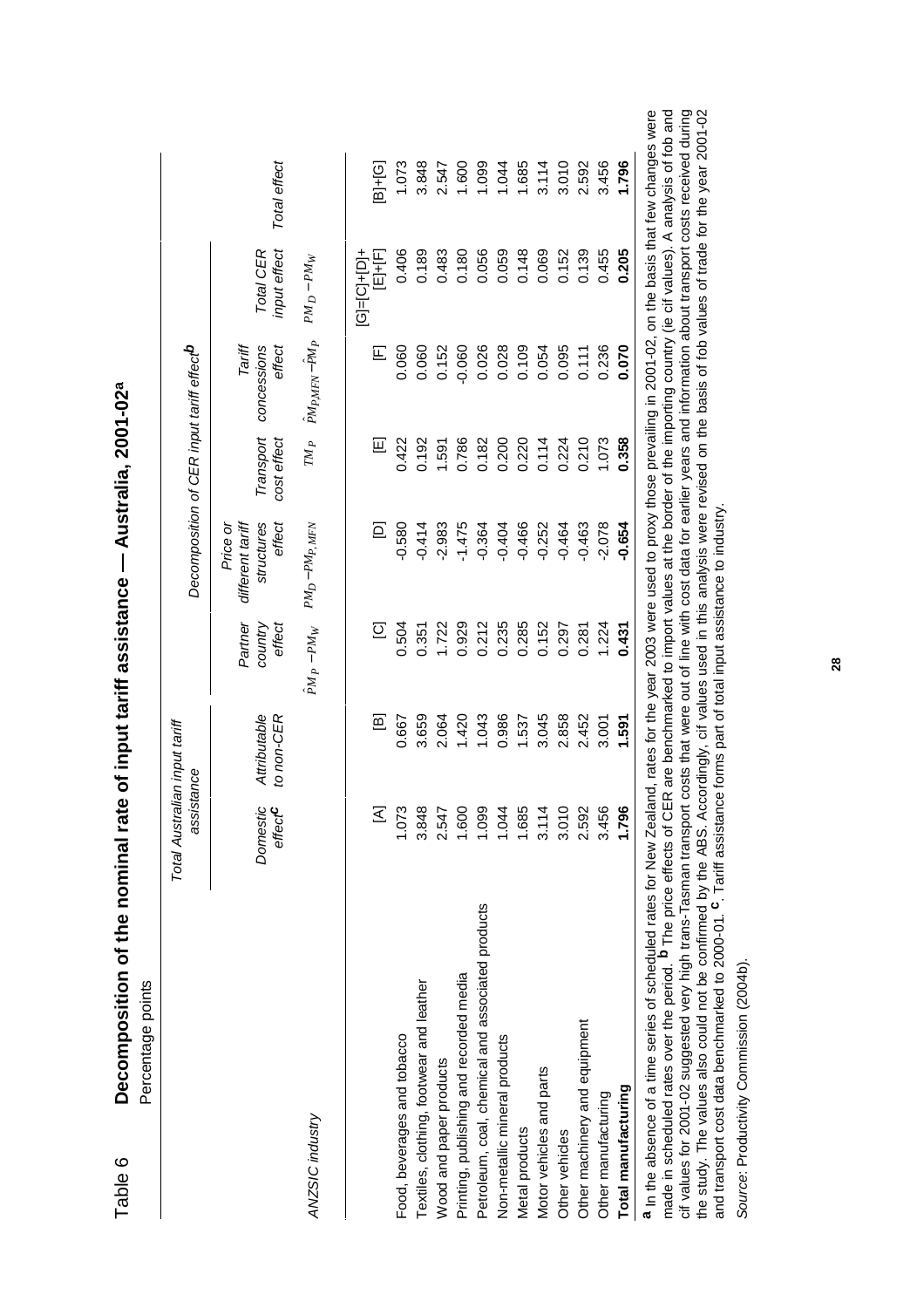| Percentage points                                 |                   |                         |                     |                                                      |                   |                                                       |                                   |              |
|---------------------------------------------------|-------------------|-------------------------|---------------------|------------------------------------------------------|-------------------|-------------------------------------------------------|-----------------------------------|--------------|
|                                                   | tariff assistance | Total New Zealand input |                     |                                                      |                   | Decomposition of CER input tariff effect <sup>a</sup> |                                   |              |
|                                                   | Domestic          | Attributable            | country<br>Partner  | structures<br>different tariff<br>effect<br>Price or | cost<br>Transport | Tariff<br>concessions                                 | Total CER                         |              |
| ANZSIC industry                                   | effect            | to non-CER              | effect              |                                                      | effect            | effect                                                | input effect                      | Total effect |
|                                                   |                   |                         | $\hat{P}M_P - PM_W$ | $PMD-PMP, MFN$                                       | $TM_P$            | PMPMFN-PMP                                            | $PMD - PMW$                       |              |
|                                                   | Σ                 | ഇ                       | $\overline{\omega}$ | $\Xi$                                                | 回                 | $\mathbb E$                                           | $ G $ = $ C $ + $ D $ +<br>E1+IF] | B]+[G]       |
| Food, beverages and tobacco                       | 0.421             | 0.215                   | 2.090               | $-3.548$                                             | 1.664             | 0.000                                                 | 0.206                             | 0.421        |
| Textiles, clothing, footwear and leather          | 1.258             | 0.998                   | 4.264               | $-7.393$                                             | 3.389             | 0.000                                                 | 0.260                             | 1.258        |
| Wood and paper products                           | 0.784             | 0.375                   | 3.042               | $-4.532$                                             | 1.899             | 0.000                                                 | 0.408                             | 0.784        |
| Printing, publishing and recorded media           | 1.602             | 0.637                   | 3.993               | $-5.336$                                             | 2.307             | 0.000                                                 | 0.965                             | 1.602        |
| Petroleum, coal, chemical and associated products | 0.934             | 0.577                   | 4.272               | $-6.818$                                             | 2.903             | 0.000                                                 | 0.357                             | 0.934        |
| Non-metallic mineral products                     | 1.102             | 0.870                   | 2.743               | $-4.562$                                             | 2.050             | 0.000                                                 | 0.232                             | 1.102        |
| Metal products                                    | 0.869             | 0.446                   | 4.027               | $-6.387$                                             | 2.783             | 0.000                                                 | 0.423                             | 0.869        |
| Motor vehicles and parts                          | 2.615             | 1.693                   | 7.649               | $-10.978$                                            | 4.250             | 0.000                                                 | 0.922                             | 2.615        |
| Other vehicles                                    | 2.215             | 1.371                   | 5.194               | $-7.458$                                             | 3.107             | 0.000                                                 | 0.843                             | 2.215        |
| Other machinery and equipment                     | 1.245             | 0.705                   | 3.848               | $-5.650$                                             | 2.342             | 0.000                                                 | 0.540                             | 1.245        |
| Other manufacturing                               | 1.656             | 1.033                   | 3.590               | $-5.026$                                             | 2.059             | 0.000                                                 | 0.623                             | 1.656        |
| Total manufacturing                               | 0.779             | 0.433                   | 2.988               | $-4.741$                                             | 2.099             | 0.000                                                 | 0.346                             | 0.779        |
|                                                   |                   |                         |                     |                                                      |                   |                                                       |                                   |              |

Decomposition of the nominal rate of input tariff assistance - New Zealand, 2001-02 Table 7 **Decomposition of the nominal rate of input tariff assistance — New Zealand, 2001-02** Table 7

a See footnote b table 6. **a** See footnote b table 6.

Source: Productivity Commission (2004b). Source: Productivity Commission (2004b).

**29**